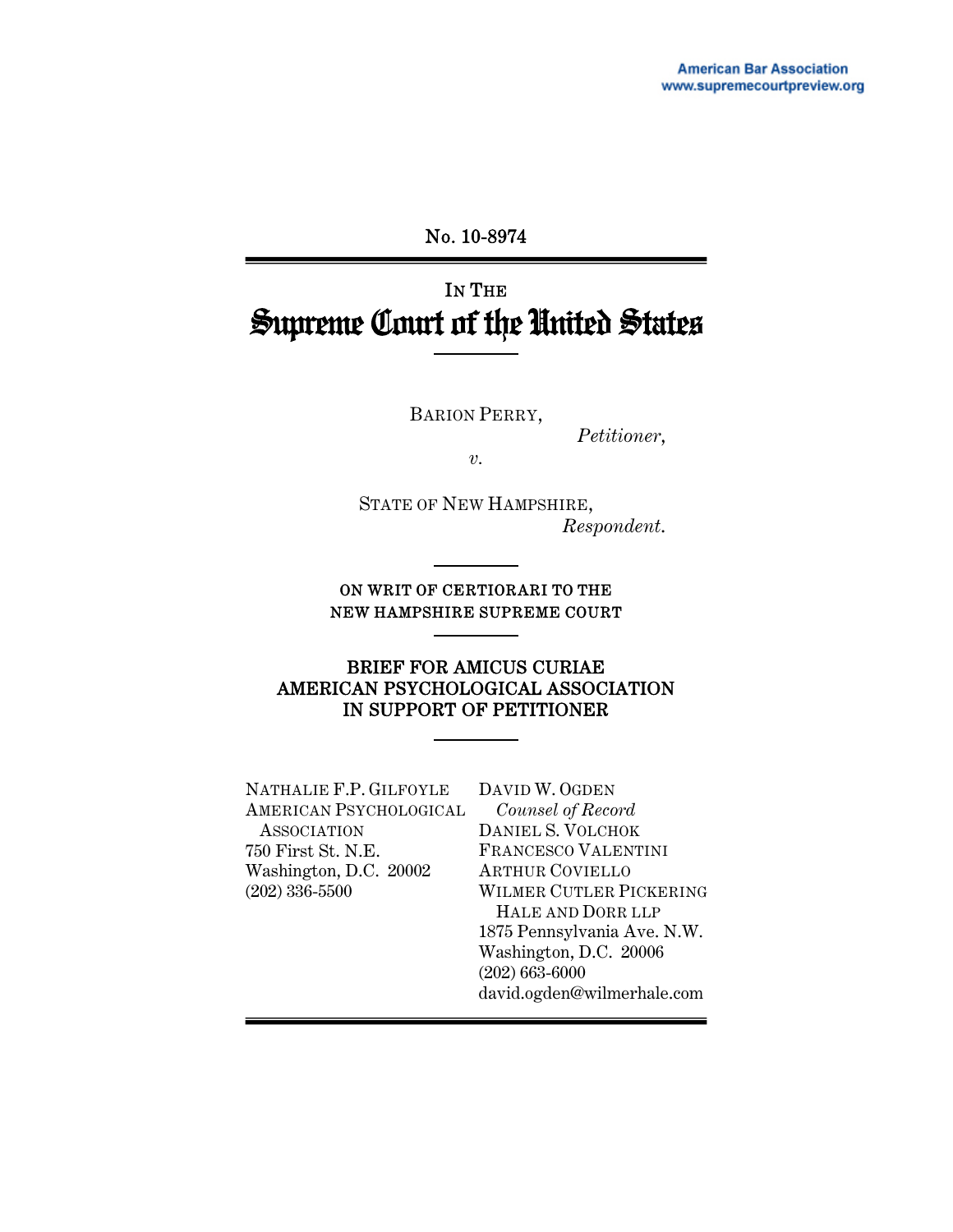# TABLE OF CONTENTS

| Page                                                                                                                                                     |  |
|----------------------------------------------------------------------------------------------------------------------------------------------------------|--|
|                                                                                                                                                          |  |
| INTEREST OF AMICUS CURIAE1                                                                                                                               |  |
|                                                                                                                                                          |  |
|                                                                                                                                                          |  |
| SCIENTIFIC RESEARCH SUPPORTS DUE<br>I.<br>PROCESS INQUIRY INTO THE RELIABILITY<br>OF ALL EYEWITNESS IDENTIFICATIONS<br>MADE UNDER SUGGESTIVE CIRCUM-     |  |
| A. Many Factors That Affect The Accu-<br>racy Of Eyewitness Identifications Are                                                                          |  |
| B. False Identifications Are A Common                                                                                                                    |  |
| C. Traditional Tools Of The Adversary<br>System Cannot Be Relied Upon To<br>Overcome The Prejudicial Effect Of<br>Incorrect Eyewitness Identifications17 |  |
| II. THE NEW HAMPSHIRE SUPREME COURT'S<br>RULE INSULATES FROM DUE PROCESS<br>SCRUTINY PROCEDURES THAT ARE PAR-<br>TICULARLY LIKELY TO LEAD TO FALSE       |  |
|                                                                                                                                                          |  |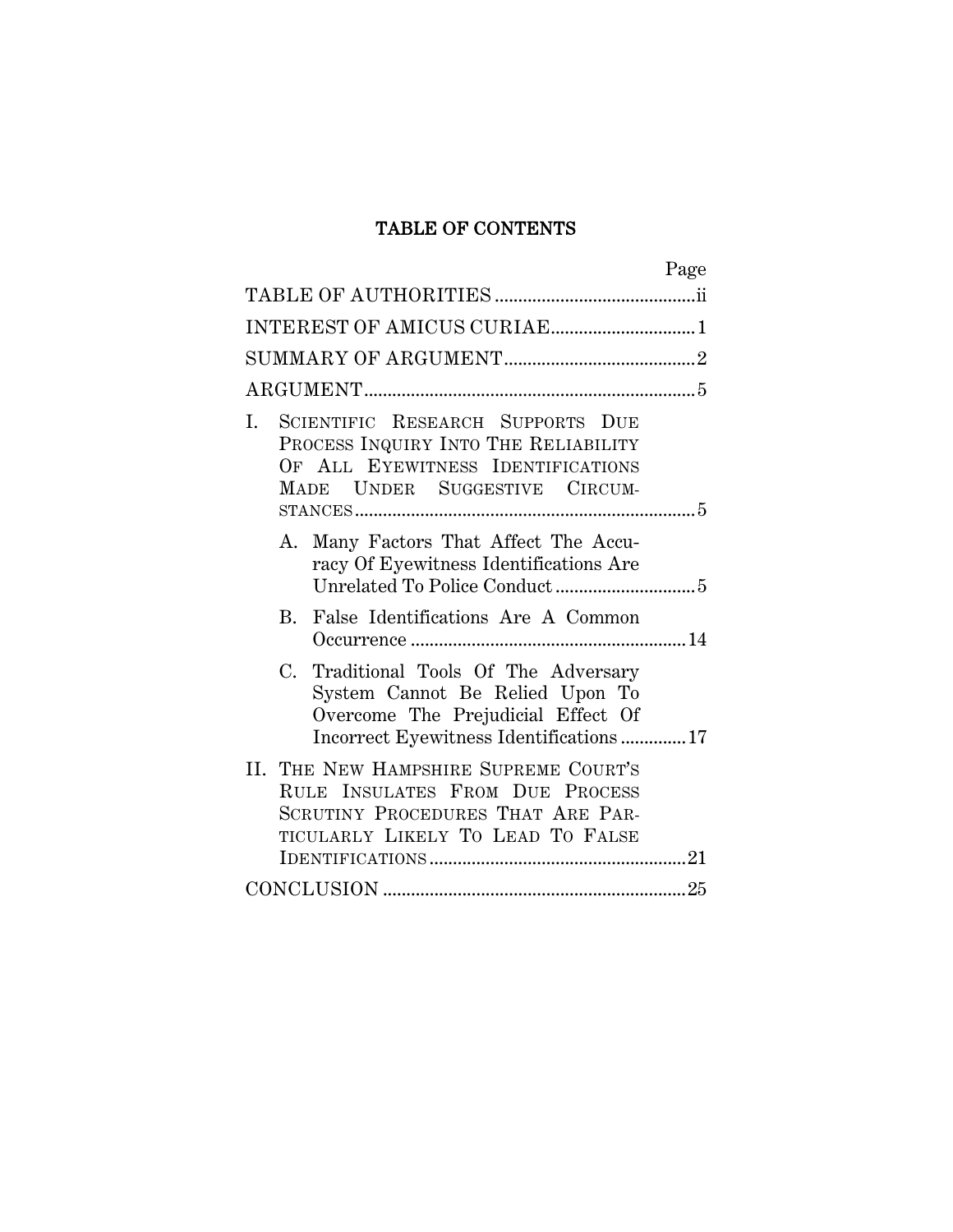# TABLE OF AUTHORITIES

### CASES

| aget. |
|-------|
|       |

| Manson v. Brathwaite, 432 U.S. 98 (1977)2, 5, 13    |
|-----------------------------------------------------|
| Neil v. Biggers, 409 U.S. 188 (1972)2, 3, 5, 13, 19 |
| Panetti v. Quarterman, 551 U.S. 930 (2007)1         |
| Simmons v. United States, 390 U.S. 377 (1968)2      |
| State v. Clopten, 223 P.3d 1103 (Utah 2009) 18      |
| State v. Dubose, 699 N.W.2d 582 (Wis. 2005) 22      |
| State v. Rich, 549 A.2d 742 (Me. 1988) 11           |
|                                                     |
| United States v. Curry, 977 F.2d 1042 (7th Cir.     |
| United States v. Luis, 835 F.2d 37 (2d Cir.         |
| United States v. Moore, 786 F.2d 1308 (5th Cir.     |
| United States v. Telfaire, 469 F.2d 552 (D.C.       |
| United States v. Wade, 388 U.S. 218                 |
|                                                     |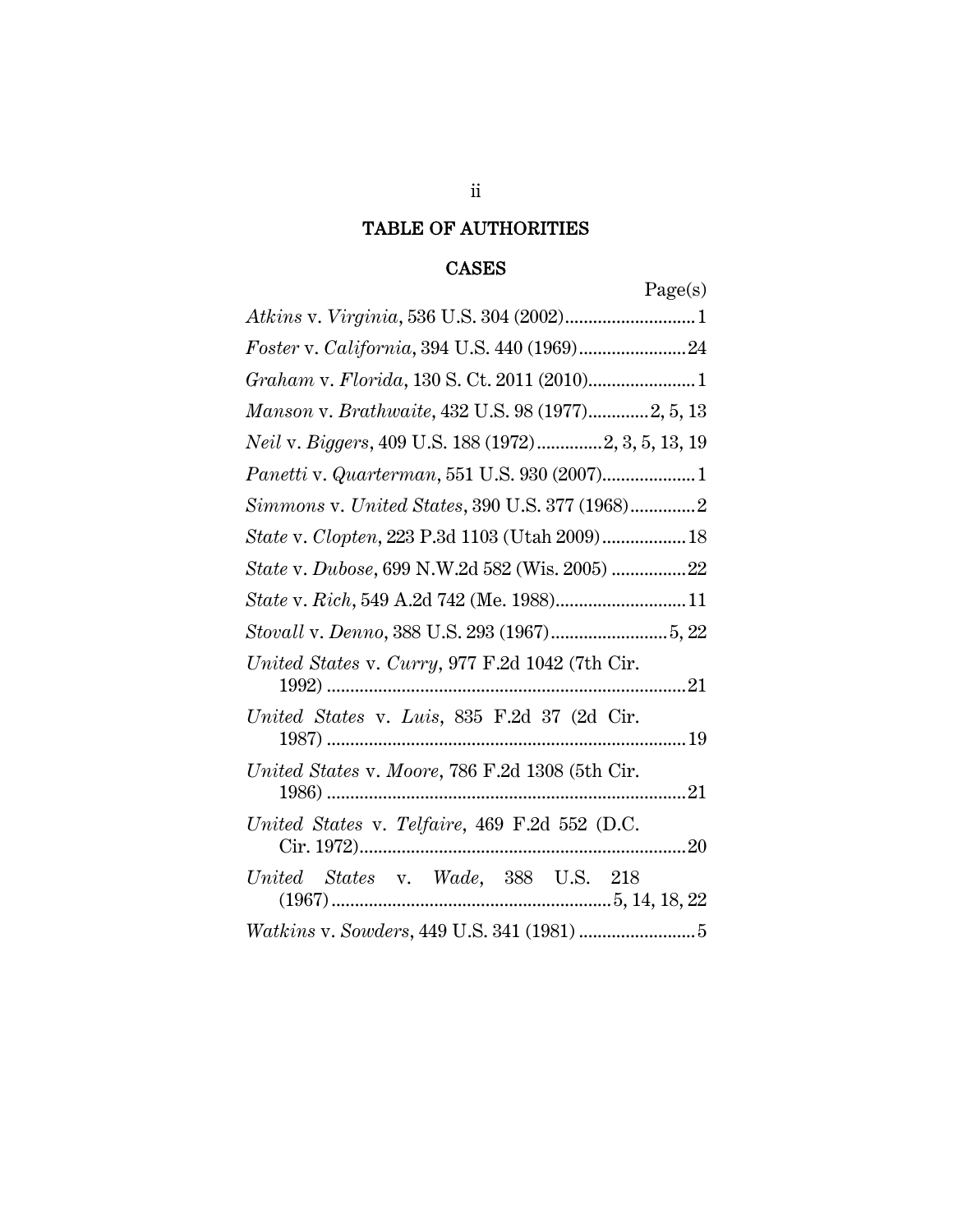Page(s)

# OTHER AUTHORITIES

| Bartlett, Sir Frederick Charles, Remembering:<br>A Study in Experimental and Social Psy-                                                                                                                                             |
|--------------------------------------------------------------------------------------------------------------------------------------------------------------------------------------------------------------------------------------|
| Behrman, Bruce W. & Sherrie L. Davey, Eye-<br>witness Identification in Actual Criminal<br>Cases: An Archival Analysis, 25 Law &                                                                                                     |
| Borchard, Edwin M., Convicting the Innocent                                                                                                                                                                                          |
| Brewer, Neil, et al., The Confidence-Accuracy<br>Relationship in Eyewitness Identification:<br>The Effects of Reflection and Disconfirma-<br>tion on Correlation and Calibration, 8 J.<br>Experimental Psychol. Applied 44 (2002) 19 |
| Brigham, John C. & Robert K. Bothwell, The<br>Ability of Prospective Jurors To Estimate<br>the Accuracy of Eyewitness Identifica-<br><i>tions</i> , 7 Law & Hum. Behav. 19 (1983) 17, 18                                             |
| Brigham, John C., et al., Accuracy of Eyewit-<br>ness Identifications in a Field Setting, 42<br>J. Personality & Soc. Psychol. 673 (1982) 16                                                                                         |
| Brigham, John C., et al., <i>Disputed Eyewitness</i><br><i>Identification Evidence</i> , 36 Ct. Rev. 12                                                                                                                              |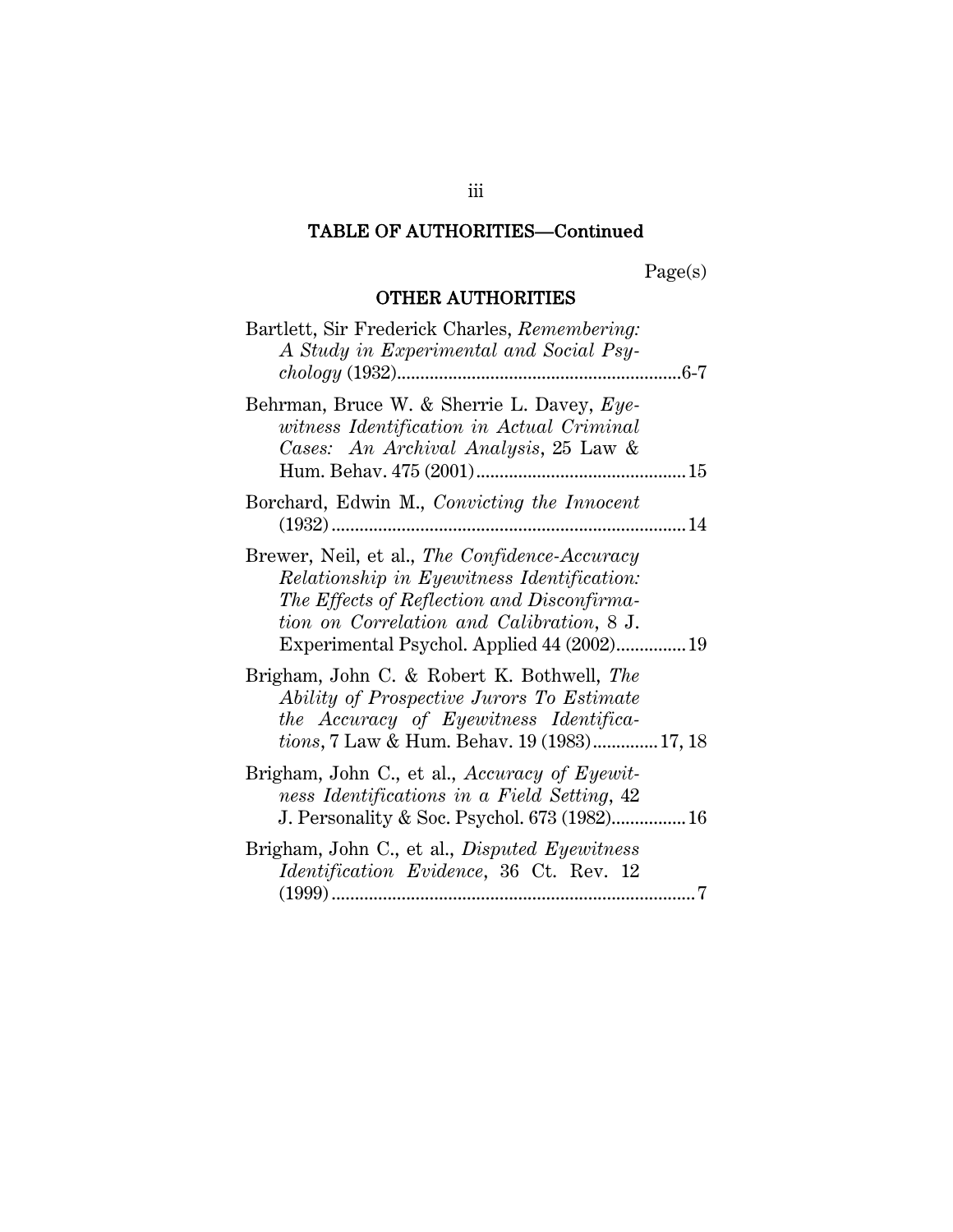| 20e<br>s |
|----------|
|----------|

| Castelli, Paola, et al., Evaluating Eyewitness<br>Testimony in Adults and Children, in The<br>Handbook of Forensic Psychology 243 (Ir-<br>ving B. Weiner & Allen K. Hess eds., 3d ed. |     |
|---------------------------------------------------------------------------------------------------------------------------------------------------------------------------------------|-----|
| Cutler, Brian L., A Sample of Witness, Crime,<br>and Perpetrator Characteristics Affecting<br>Eyewitness Identification Accuracy, 4<br>Cardozo Pub. L. Pol'y & Ethics J. 327          | . 9 |
| Cutler, Brian L. & Steven Penrod, Juror Sensi-<br>tivity to Eyewitness Identification Evi-<br>dence, 14 Law & Hum. Behav. 185 (1990)18                                                |     |
| Cutler, Brian L. & Steven D. Penrod, Mistaken<br><i>Identification:</i> The Eyewitness, Psychol-                                                                                      |     |
| Cutler, Brian L., et al., Nonadversarial Meth-<br>ods for Improving Juror Sensitivity to<br><i>Eyewitness Evidence</i> , 20 J. Applied Soc.                                           |     |
| Deffenbacher, Kenneth, et al., A Meta-Analytic<br>Review of the Effects of High Stress on<br><i>Eyewitness Memory</i> , 28 Law & Hum. Be-                                             |     |
| Deffenbacher, Kenneth, et al., Forgetting the<br>Once-Seen Face, 14 J. Experimental Psy-                                                                                              | 9   |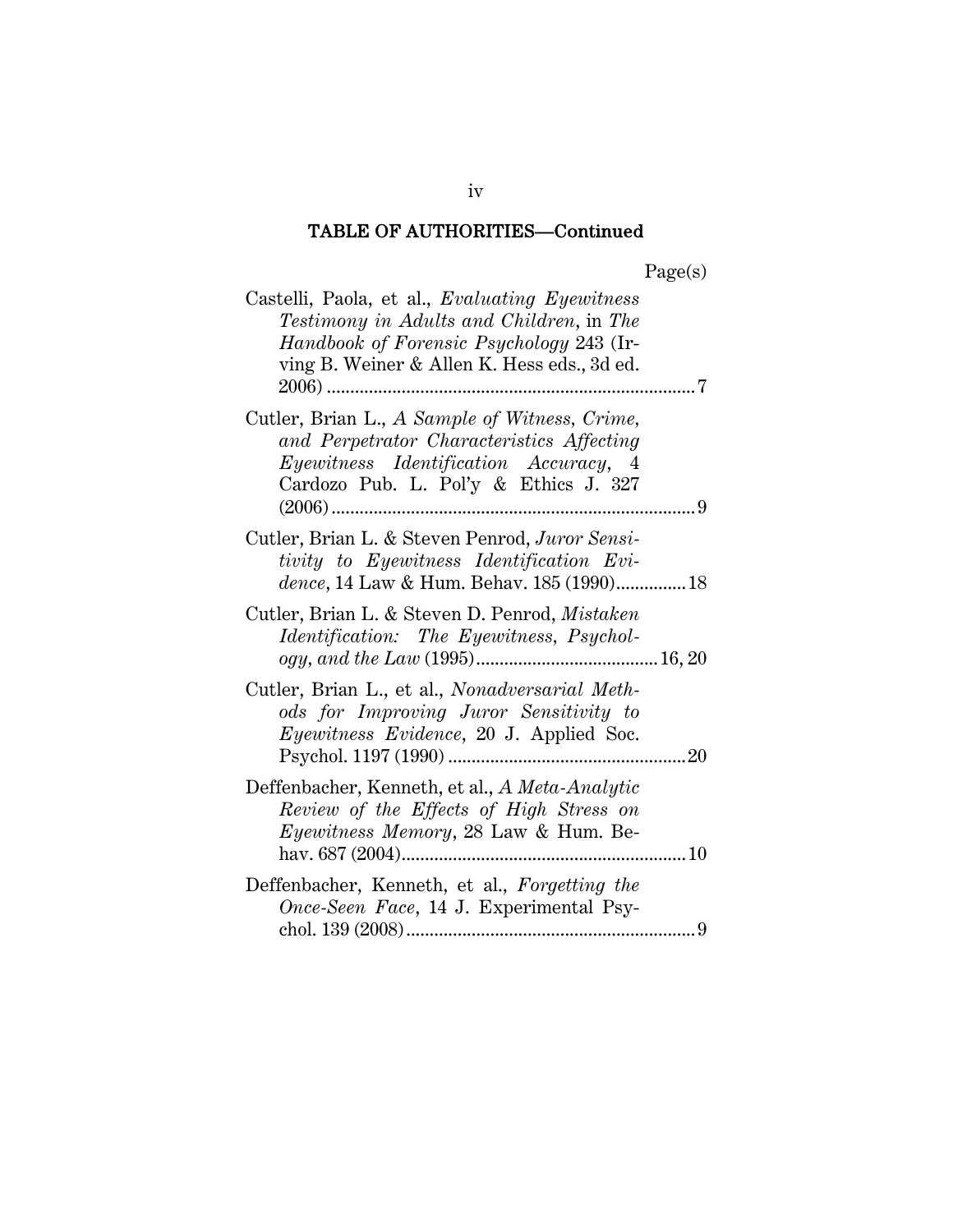| Dysart, Jennifer E. & R.C.L. Lindsay, Show-up<br>Identifications: Suggestive Technique or<br>Reliable Method?, in 2 The Handbook of<br>Eyewitness Psychology 141 (R.C.L. Lind- |  |
|--------------------------------------------------------------------------------------------------------------------------------------------------------------------------------|--|
| Frankfurter, Felix, The Case of Sacco and<br>Vanetti: A Critical Analysis for Lawyers                                                                                          |  |
| Garrett, Brandon L., Judging Innocence, 108                                                                                                                                    |  |
| Green, Edith, Judge's Instruction on Eyewit-<br>ness Testimony, 18 J. Appl. Soc. Psychol.                                                                                      |  |
| Gross, Samuel R., et al., Exonerations in the<br>United States 1989 Through 2003, 95 J.                                                                                        |  |
| The Innocence Project—Know The Cases,<br>http://www.innocenceproject.org/know/ (last                                                                                           |  |
| Kassin, Saul M., et al., On the "General Accep-<br>tance" of Eyewitness Testimony Research:<br>A New Survey of the Experts, 56 Am. Psy-                                        |  |
| Kassin, Saul M., et al., The "General Accep-<br>tance" of Psychological Research on Eye-<br>witness Testimony, 44 Am. Psychologist                                             |  |

v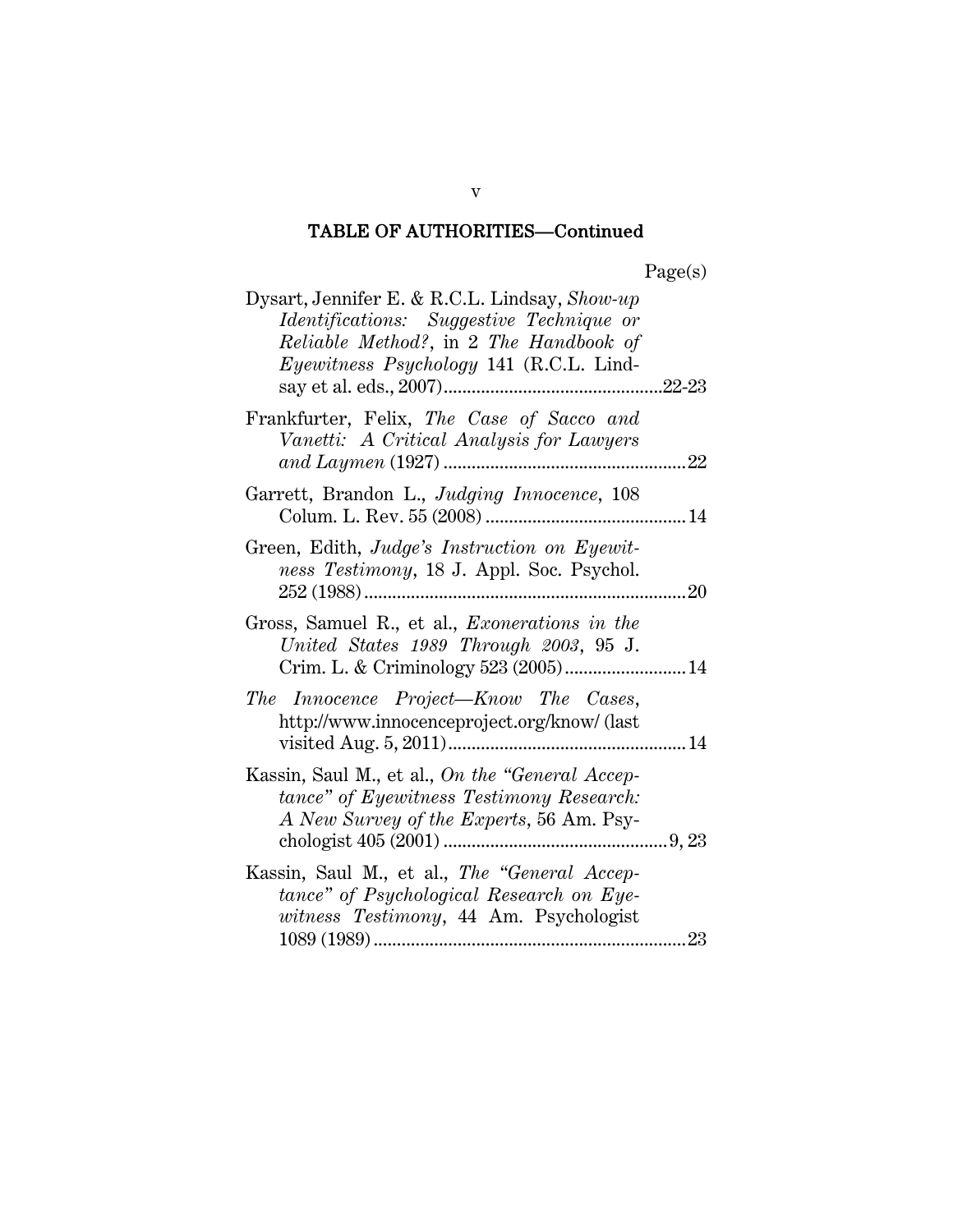| 90P<br>u |
|----------|
|----------|

| Krafka, Carol & Steven Penrod, Reinstatement<br>of Context in a Field Experiment on Eye-<br>witness Identification, 49 J. Personality &                                    |
|----------------------------------------------------------------------------------------------------------------------------------------------------------------------------|
| Lindsay, R.C.L. & Gary L. Wells, What Price<br>Justice? Exploring the Relationship of<br>Lineup Fairness to Identification Accu-                                           |
| Lindsay, R.C.L., et al., Can People Detect Eye-<br>witness-Identification Accuracy Within<br>and Across Situations?, 66 J. Applied Psy-                                    |
| Loftus, Geoffrey & Erin M. Harley, Why Is It<br>Easier To Identify Someone Close Than<br>Far Away?, 12 Psychonomic Bull. & Rev.                                            |
| Loftus, Elizabeth, et al., Eyewitness Testi-<br>mony: Civil and Criminal (4th ed.                                                                                          |
| Meissner, Christian A. & John C. Brigham,<br>Thirty Years of Investigating the Own-<br>Race Bias in Memory for Faces, 7 Psychol.                                           |
| Meissner, Christian A., et al., Person Descrip-<br>tions as Eyewitness Evidence, in 2 The<br>Handbook of Eyewitness Psychology 1<br>(R.C.L. Lindsay et al. eds., 2007)  11 |

vi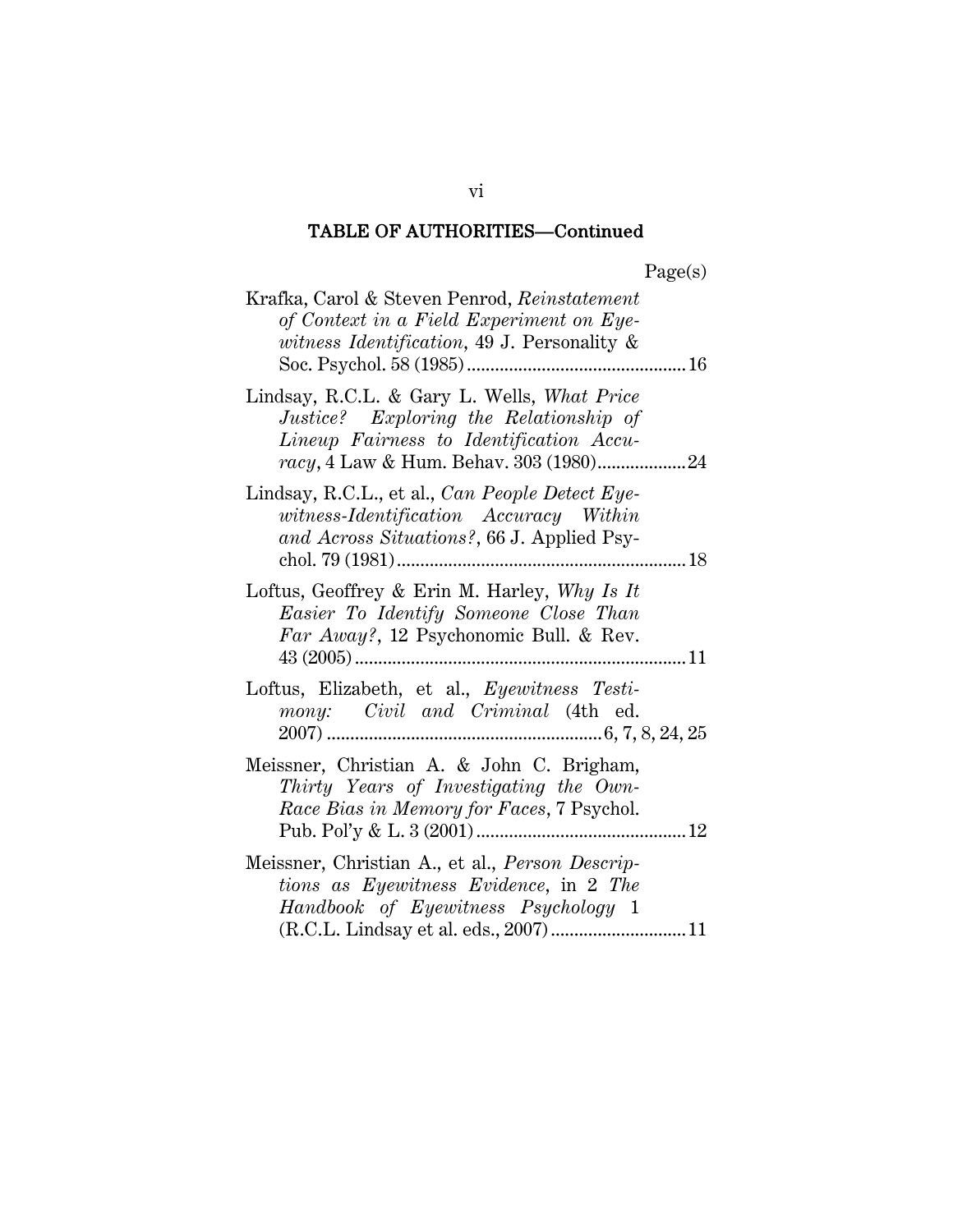| ۳ρ<br>яØ<br>J |
|---------------|
|---------------|

| Memon, Amina, et al., <i>Exposure Duration: Ef-</i><br>fects on Eyewitness Accuracy and Confi-<br>dence, 94 British J. Psychol. 339 (2003) 10                                                                                            |
|------------------------------------------------------------------------------------------------------------------------------------------------------------------------------------------------------------------------------------------|
| Morgan, Charles A., et al., Accuracy of Eye-<br>witness Memory for Persons Encountered<br>During Exposure to Highly Intense Stress,                                                                                                      |
| O'Rourke, Thomas E., et al., The External Va-<br>lidity of Eyewitness Identification Re-<br>search: Generalizing Across Subject Popu-<br>lations, 13 Law & Hum. Behav. 385 (1989)  12                                                    |
| Pezdek, Kathy, Content, Form, and Ethical<br>Issues Concerning Psychological Expert<br><i>Testimony on Eyewitness Identification,</i> in<br>Expert Testimony on the Psychology of<br><i>Eyewitness Identification 29 (Brian L.</i><br>11 |
| Phillips, Mark R., et al., <i>Double-Blind Photo-</i><br>array Administration as a Safeguard<br>Against Investigator Bias, 84 J. Applied                                                                                                 |
| Pigott, Melissa A., et al., A Field Study of the<br>Relationship Between Quality of Eyewit-<br>nesses' Descriptions and Identification Ac-<br><i>curacy</i> , 17 J. Police Sci. & Admin. 84 (1990) 16                                    |
| Platz, Stephanie J. & Harmon M. Hosch, Cross<br>Racial/Ethnic Eyewitness Identification:<br>A Field Study, 18 J. Applied Soc. Psychol.                                                                                                   |

vii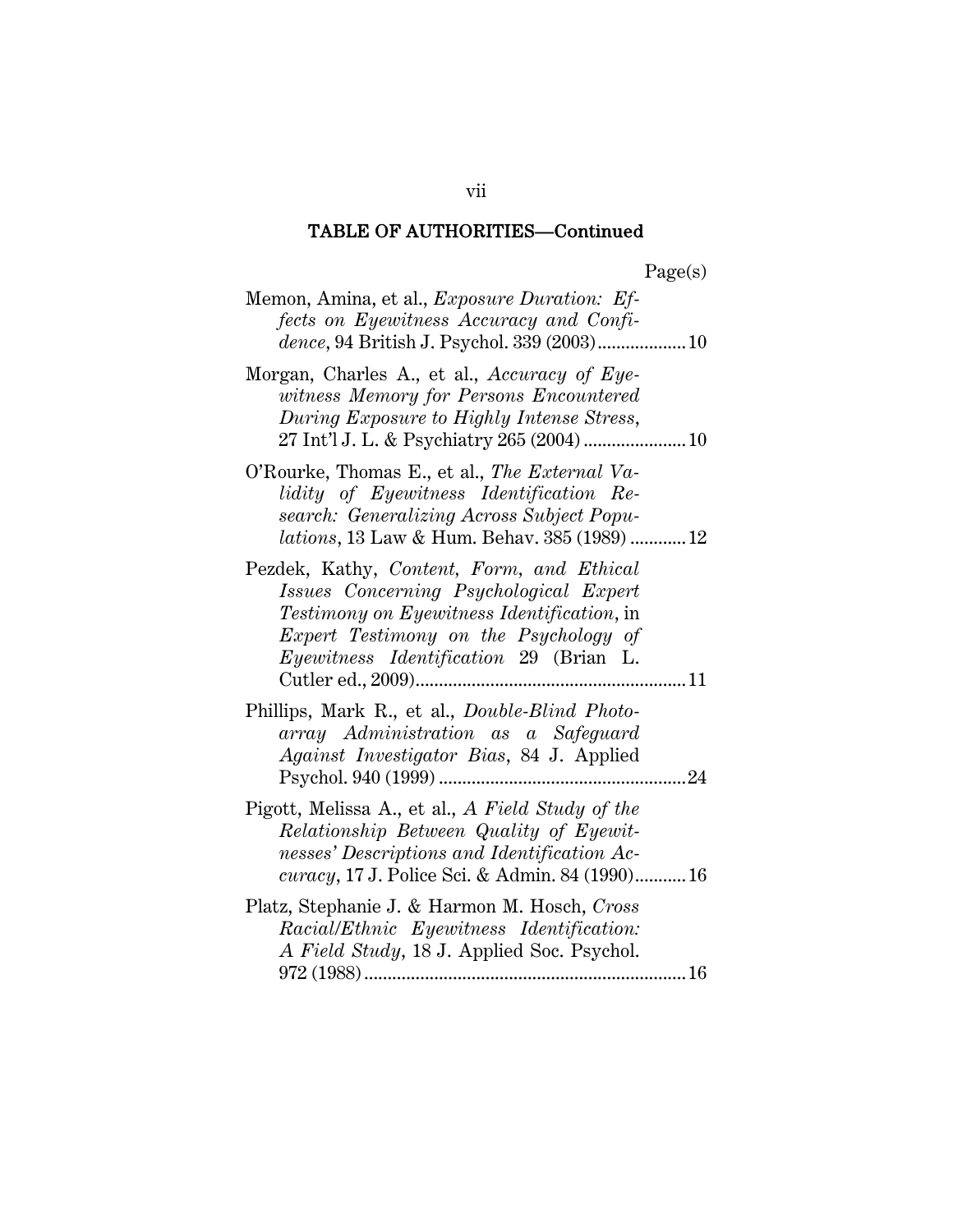| Report of the Special Master, State v. Hender-<br>son, No. A-8-08 (N.J. June 18, 2010), avail-<br>able at http://www.judiciary.state.nj.us/<br>pressrel/HENDERSON%20FINAL%20<br>BRIEF%20.PDF%20%2800621142%29.PDF |  |
|-------------------------------------------------------------------------------------------------------------------------------------------------------------------------------------------------------------------|--|
| Schmechel, Richard S., et al., <i>Beyond the Ken?</i><br>Testing Jurors' Understanding of Eyewit-<br>ness Reliability Evidence, 46 Jurimetrics                                                                    |  |
| Shapiro, Peter N. & Steven Penrod, Meta-<br>Analysis of Facial Identification Studies,                                                                                                                            |  |
| Sigler, Jennifer N. & James V. Couch, Eyewit-<br>ness Testimony and the Jury Verdict, 4 N.                                                                                                                        |  |
| Slater, A., <i>Identification Parades</i> , Police Re-<br>search Group, Home Office Study (London                                                                                                                 |  |
| Steblay, Nancy, A Meta-Analytic Review of the<br>Weapon Focus Effect, 16 Law & Hum. Be-                                                                                                                           |  |
| Steblay, Nancy, et al., Eyewitness Accuracy<br>Rates in Police Showup and Lineup Pres-<br>entations: A Meta-Analytic Comparison,                                                                                  |  |

viii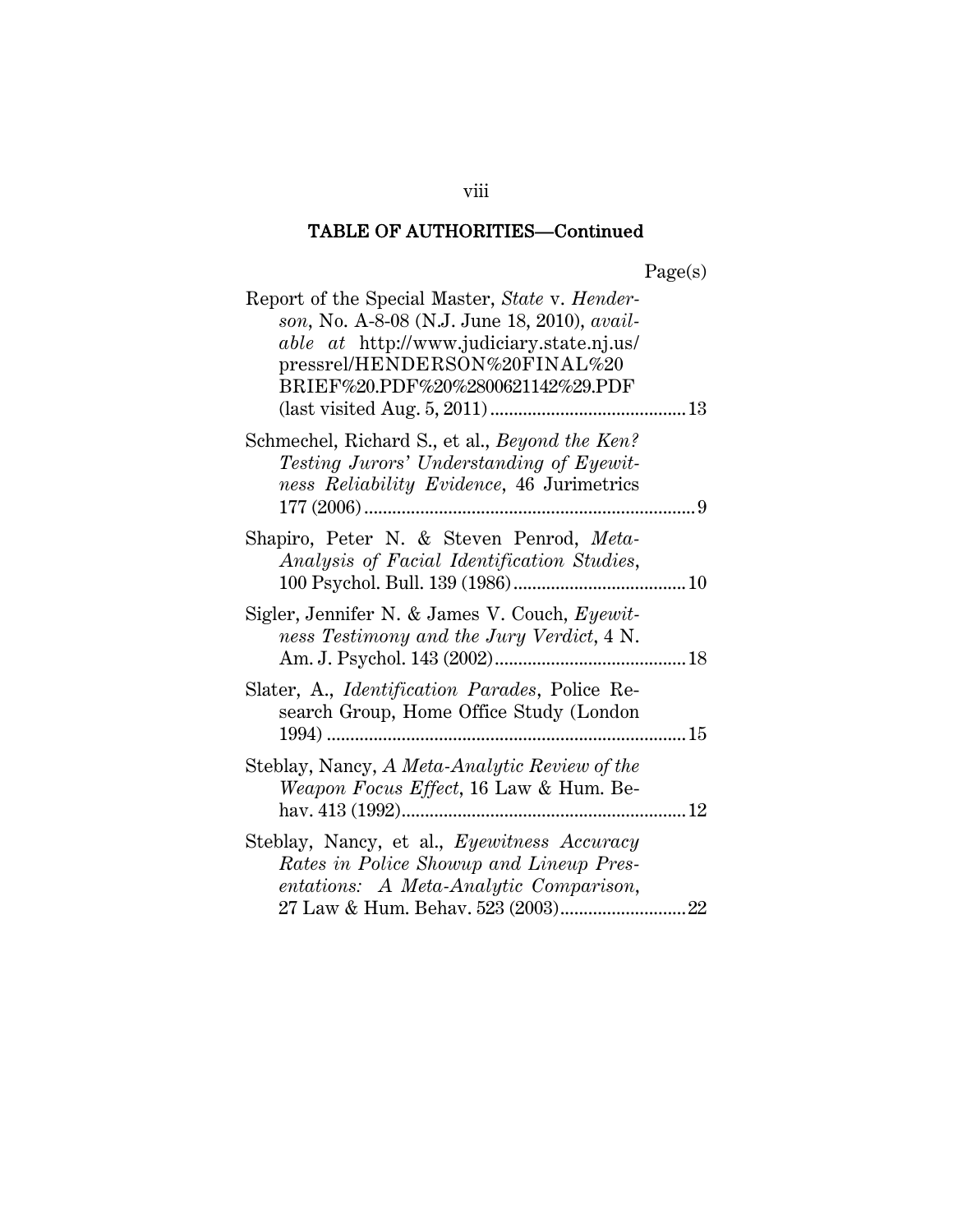| 90P<br>u |
|----------|
|----------|

| Valentine, Tim, et al., Characteristics of Eye-                                                                                                                                                                                    |
|------------------------------------------------------------------------------------------------------------------------------------------------------------------------------------------------------------------------------------|
| witness Identification that Predict the Out-                                                                                                                                                                                       |
| come of Real Lineups, 17 Applied Cogni-                                                                                                                                                                                            |
| Wells, Gary L., Applied Eyewitness-Testimony                                                                                                                                                                                       |
| <i>Research</i> , 36 J. Personality & Soc. Psychol.                                                                                                                                                                                |
| Wells, Gary L., Eyewitness Identification:<br><i>Systemic Reforms, 2006 Wis. L. Rev. 615</i> 8                                                                                                                                     |
| Wells, Gary L. & Amy L. Bradfield, "Good, You<br>Identified the Suspect": Feedback to Eye-<br>witnesses Distorts Their Reports of the<br>Witnessing Experience, 83 J. Applied Psy-                                                 |
| Wells, Gary L. & Deah S. Quinlivan, Suggestive<br>Eyewitness Identification Procedures and<br>the Supreme Court's Reliability Test in<br>Light of Eyewitness Science: 30 Years<br>Later, 33 Law & Hum. Behav. 1 (2009)  11, 13, 19 |
| Wells, Gary L. & Elizabeth A. Olsen, Eyewit-<br>ness Testimony, 54 Ann. Rev. Psychol. 277                                                                                                                                          |
| Wells, Gary L., et al., Eyewitness Evidence:<br>Improving Its Probative Value, 7 Psychol.                                                                                                                                          |
| Wright, Daniel B. & Anne T. McDaid, Compar-<br>ing System and Estimator Variables Us-<br>ing Data from Real Line-Ups, 10 Applied                                                                                                   |

ix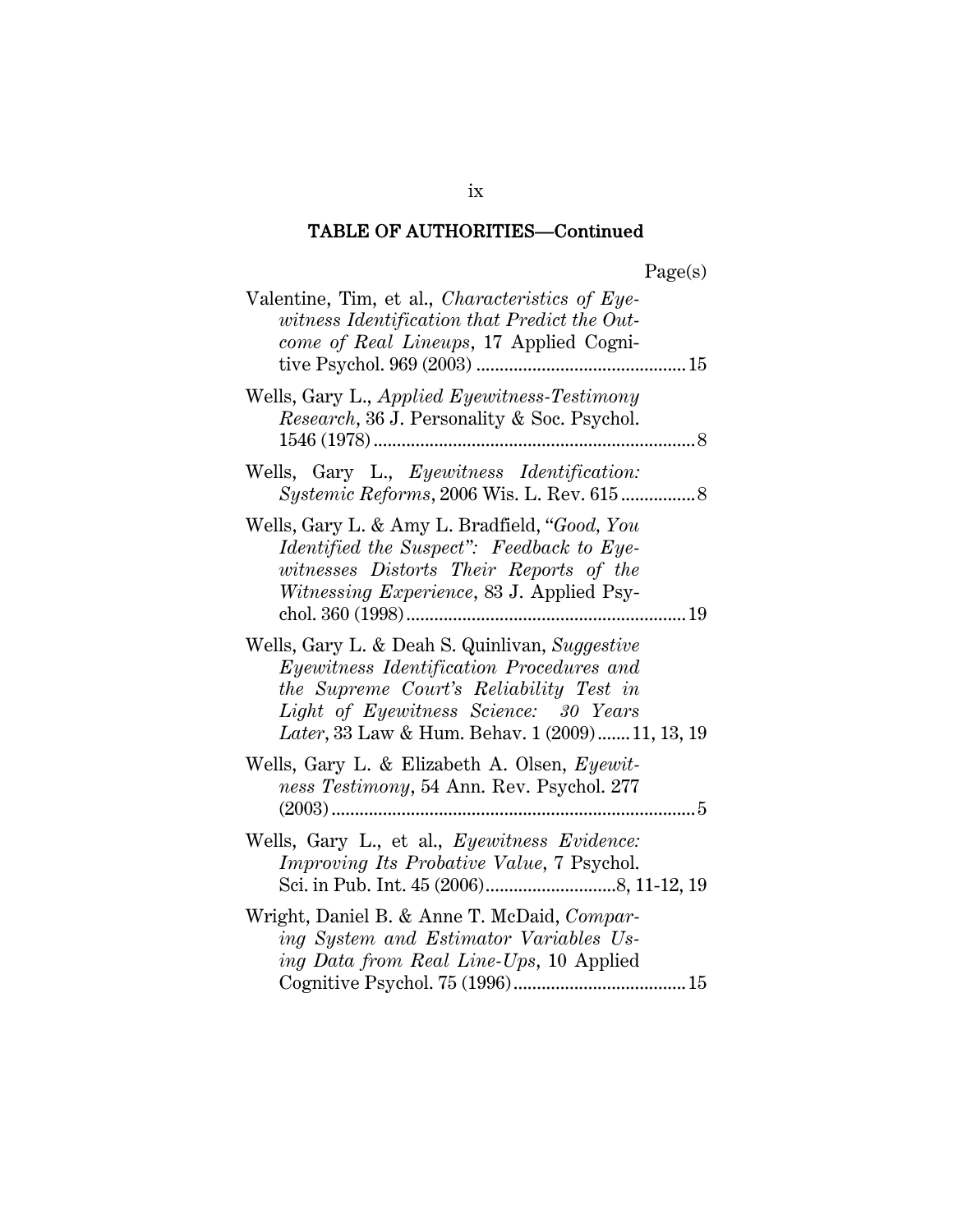Page(s)

| Wright, Daniel B. & Elin M. Skagerberg, |                                                      |  |  |  |  |
|-----------------------------------------|------------------------------------------------------|--|--|--|--|
|                                         | Postidentification Feedback Affects Real             |  |  |  |  |
|                                         | <i>Eyewitnesses</i> , 18 Psychol. Sci. 172 (2007) 15 |  |  |  |  |

Yarmey, A. Daniel, et al., *Accuracy of Eyewitness Identifications in Showups and Lineups*, 20 Law & Hum. Behav. 459 (1996) ..................23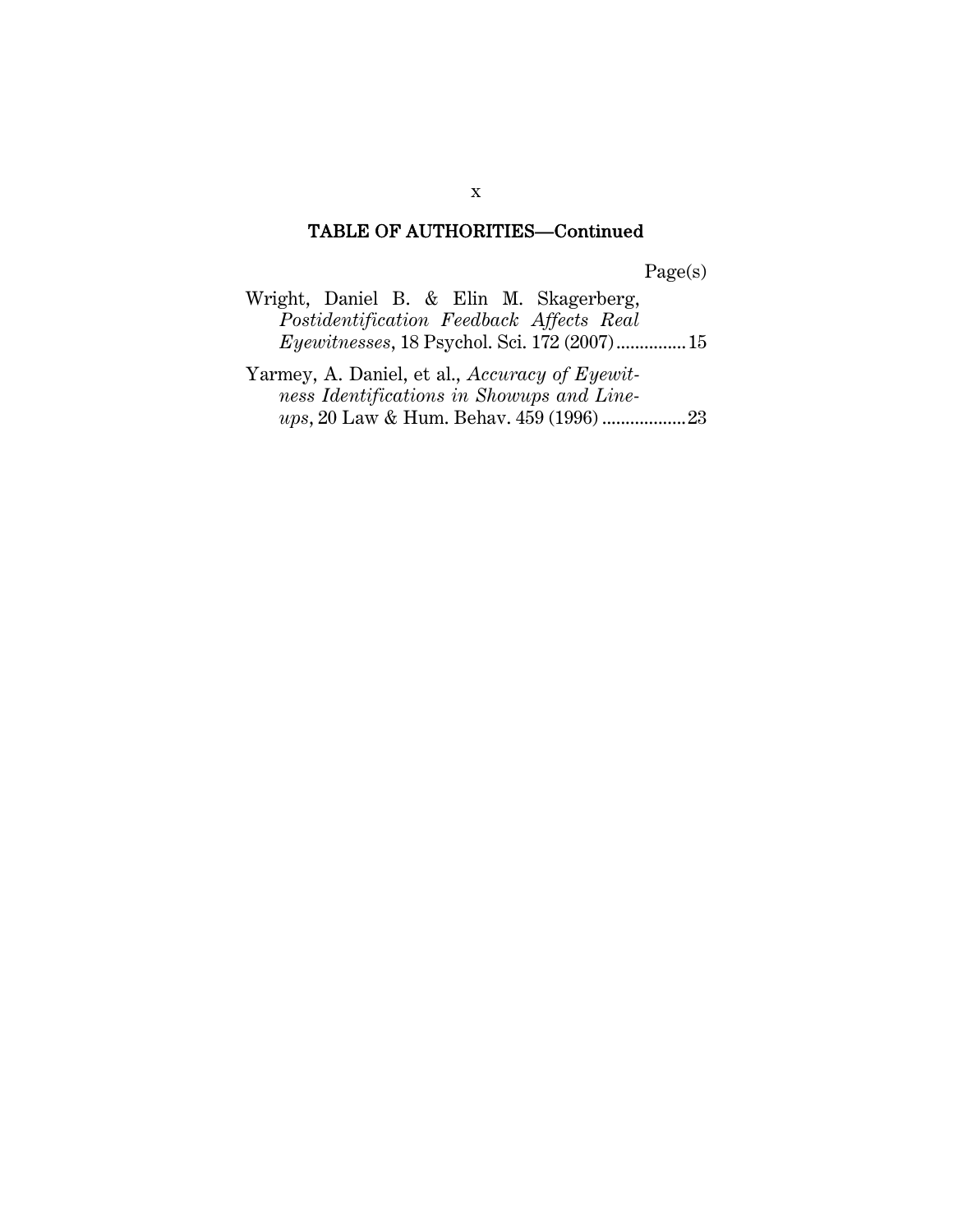#### INTEREST OF AMICUS CURIAE

The American Psychological Association (APA) is the leading association of psychologists in the United States. A nonprofit scientific and professional organization, it has approximately 155,000 members and affiliates, including the vast majority of psychologists holding doctoral degrees from accredited universities in the United States. Among APA's major purposes are to increase and disseminate knowledge regarding human behavior, to advance psychology as a science and profession, and to foster the application of psychological learning to important human concerns, thereby promoting health, education, and welfare.<sup>1</sup>

APA has filed more than 135 amicus briefs in state and federal courts around the country. These briefs have been cited frequently by courts over the years, including this Court. *See, e.g.*, *Graham* v. *Florida*, 130 S. Ct. 2011, 2026 (2010); *Panetti* v. *Quarterman*, 551 U.S. 930, 962 (2007); *Atkins* v. *Virginia*, 536 U.S. 304, 316 n.21 (2002).

APA has a rigorous approval process for amicus briefs, the touchstone of which is an assessment of whether the case is one in which there is sufficient scientific research, data, and literature relevant to a question before the court that APA can usefully contribute

 $\overline{\phantom{0}}$  $1$  Both parties' written consent to the filing of this brief is being submitted contemporaneously. No counsel for a party authored this brief in whole or in part, and no person other than APA, its members, and its counsel made a monetary contribution to the preparation or submission of this brief.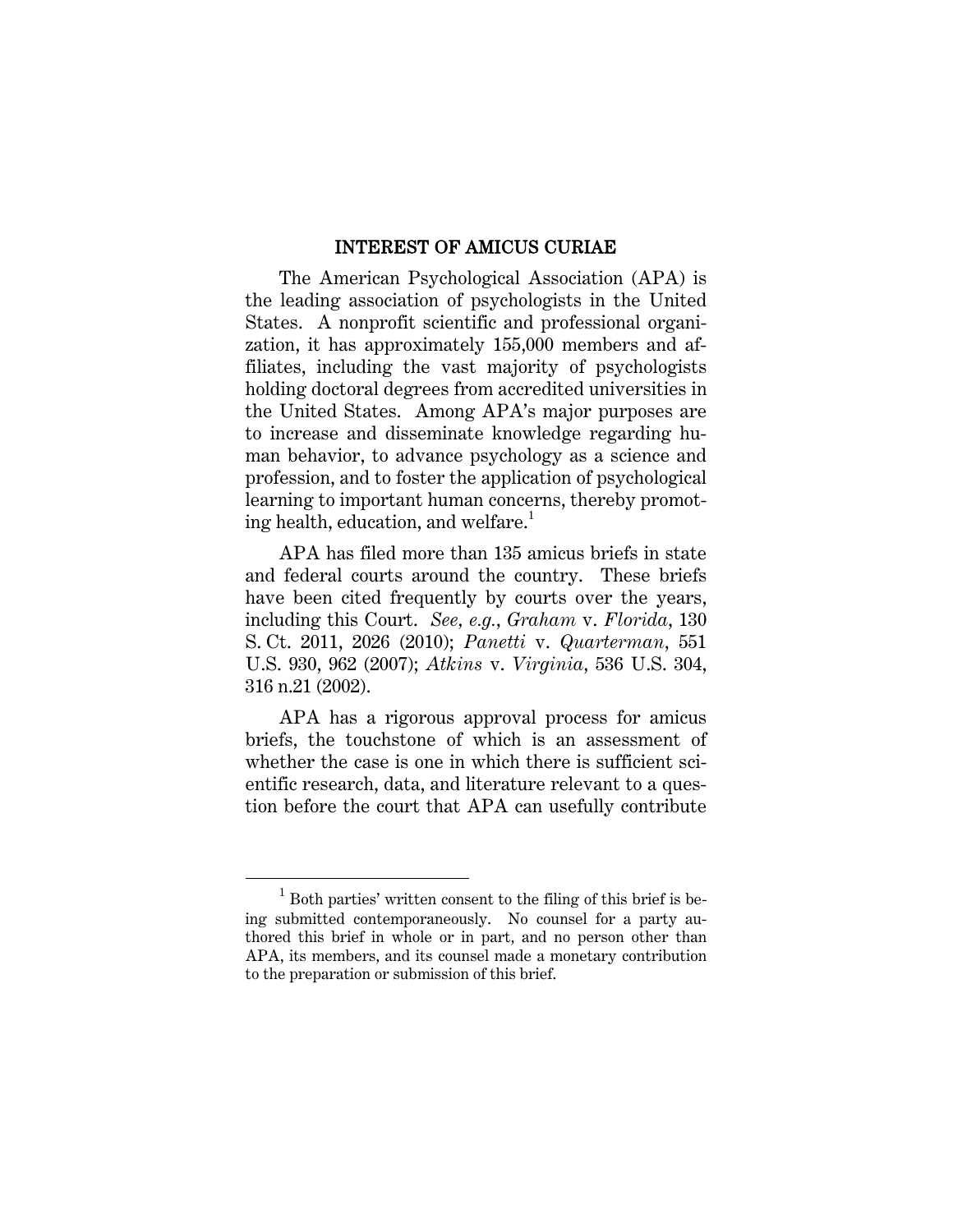to the court's understanding and resolution of that question. APA regards this as one of those cases.<sup>2</sup>

#### SUMMARY OF ARGUMENT

I.A. Accurate eyewitness identifications are a crucial part of the truth-seeking process. But identifications can be inaccurate, and the admission into evidence of inaccurate identifications can violate a criminal defendant's due process rights. Several decades ago, this Court established a framework for courts to address claims that a particular identification should be excluded from evidence because it was both made under suggestive circumstances and bears insufficient independent indicia of reliability, *i.e.*, probable accuracy. In doing so, the Court made clear that "[r]eliability is the linchpin in determining the admissibility of identification testimony," *Manson* v. *Brathwaite*, 432 U.S. 98, 114 (1977), and that "the primary evil to be avoided" is the "'likelihood of … misidentification,'" *Neil* v. *Biggers*, 409 U.S. 188, 198 (1972) (quoting *Simmons* v. *United States*, 390 U.S. 377, 384 (1968)). Here, however, the New Hampshire Supreme Court imposed an additional condition—that state actors improperly caused an identification to be made under suggestive circumstances—before any due process inquiry can be made.

In considering the propriety of that additional requirement, this Court should take account of extensive psychological research, much of it conducted since 1977,

<sup>2</sup>  $2$  APA gratefully acknowledges the assistance of Steven Penrod, J.D., Ph.D.; Gary Wells, Ph.D.; Jennifer Dysart, Ph.D.; Nancy Steblay, Ph.D.; Kirk Heilbrun, Ph.D.; David DeMatteo, J.D., Ph.D.; and Lori Butts, J.D., Ph.D., in the preparation of this brief.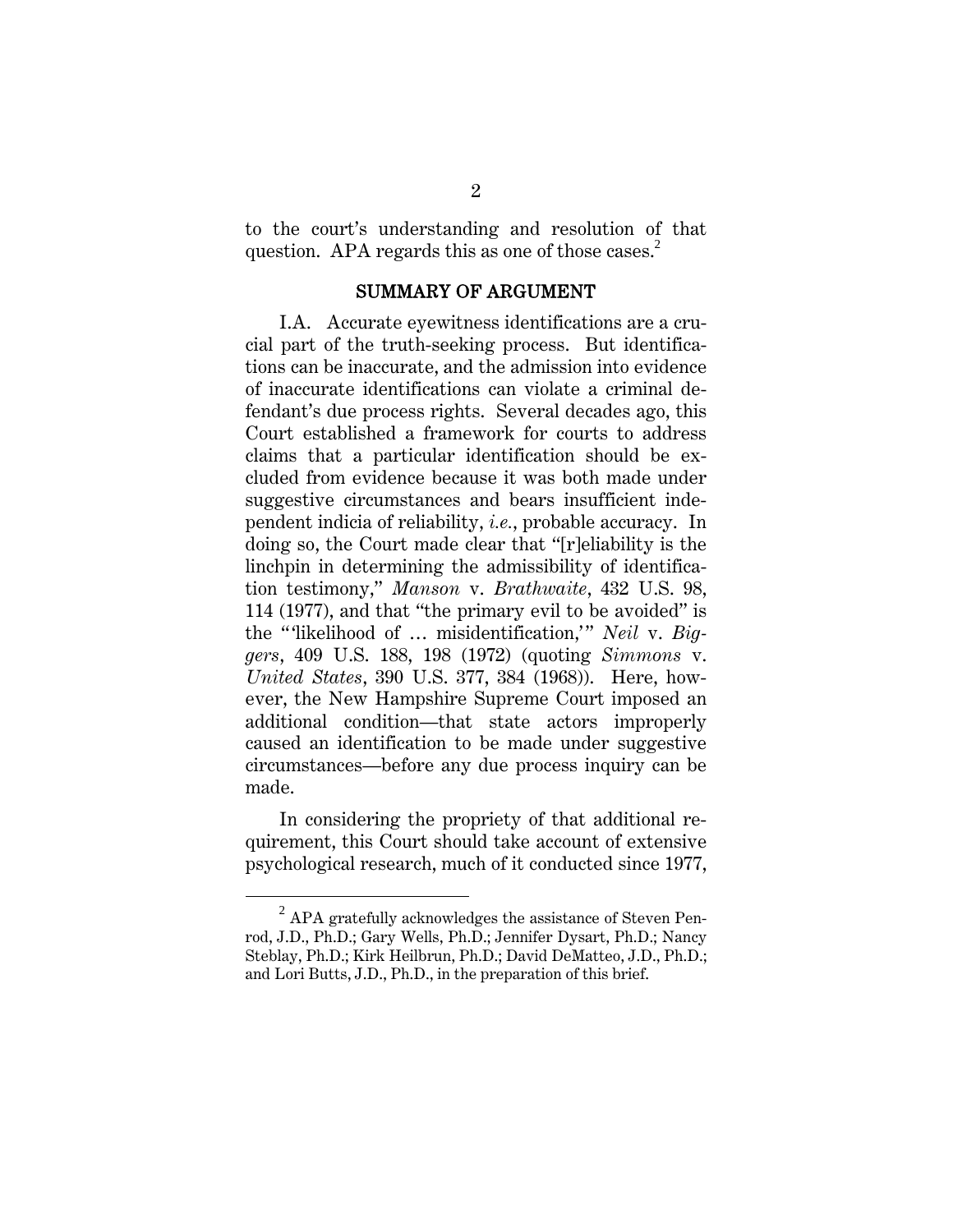which shows that the presence or absence of state action in creating any suggestiveness is frequently irrelevant to "the primary evil to be avoided," *i.e.*, the "likelihood of … misidentification." *Biggers*, 409 U.S. at 198. In particular, this research has identified many factors bearing on the reliability of an eyewitness identification that are independent of the conduct of law enforcement. These include the passage of time between observation and identification; the level of stress experienced by the witness during the crime; the duration of the witness's exposure to the perpetrator; the distance between the witness and the perpetrator; the perpetrator's brandishing of a weapon at the crime scene; and racial differences between the witness and the perpetrator. The fact that reliability—the "linchpin" of admissibility—is affected by so many factors unrelated to state action calls into serious question requiring state action as a prerequisite for due process scrutiny of identifications.

B. The risk of inaccurate eyewitness identifications is not merely a theoretical possibility. Controlled experiments as well as studies of actual identifications have consistently found that the rate of incorrect identifications is approximately 33 percent. This high error rate provides further reason not to immunize an entire category of identifications from any due process scrutiny.

C. The problem of unreliable identifications cannot be adequately addressed by allowing such identifications into evidence and then relying on crossexamination, jury instructions, or expert testimony to avoid wrongful conviction. Research shows that juries tend to "over believe" eyewitness testimony, making jury reliance on even unreliable identifications likely. Research also shows that jury instructions are typically ineffective (and in any event largely within the discre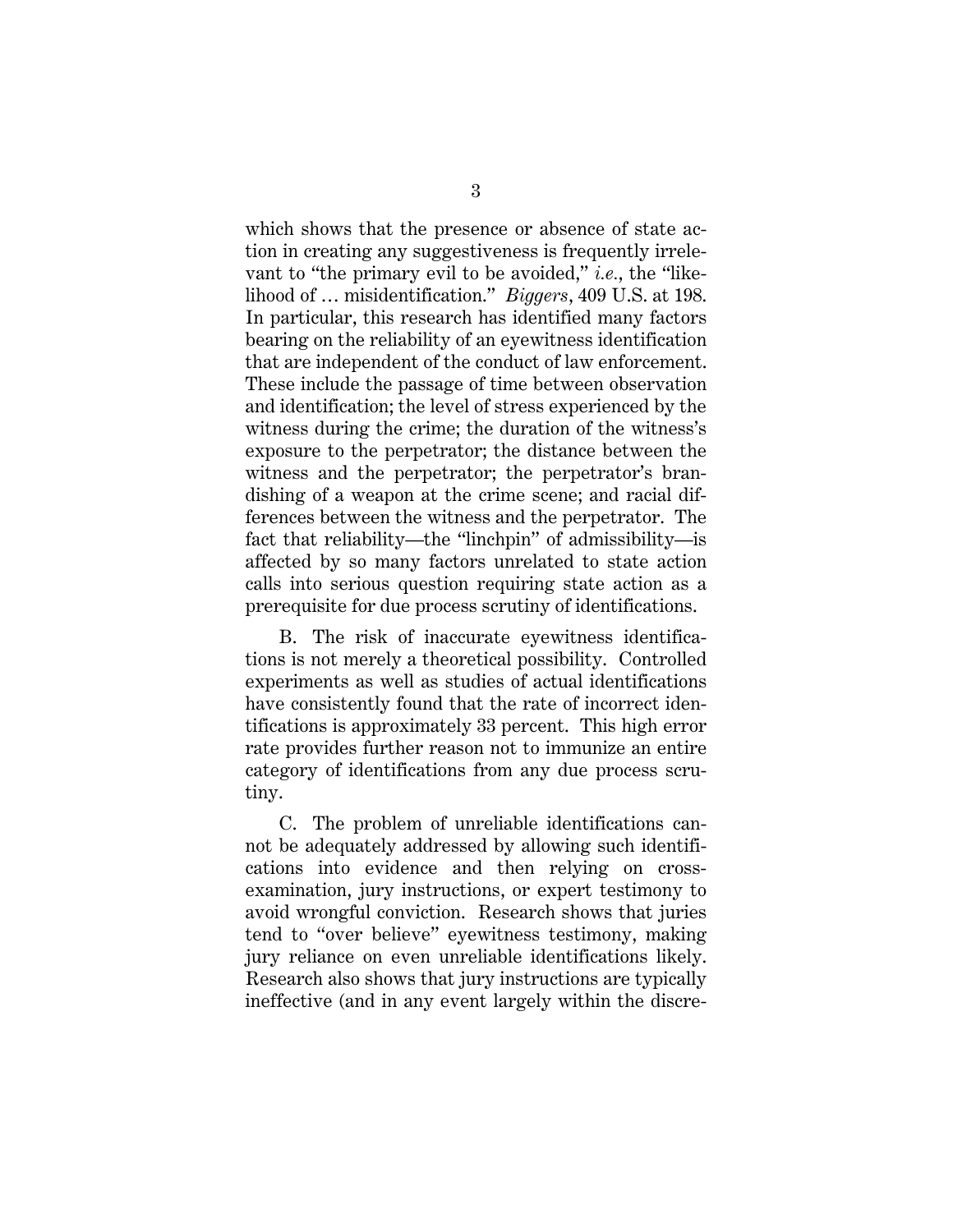tion of trial courts to give or deny). Expert testimony is likewise within the discretion of trial courts, and exclusions of it are often upheld on appeal under a deferential standard of review. Finally, cross-examination can do little to affect a witness who is being entirely truthful but whose identification is nonetheless incorrect.

II. The identifications that the decision below immunizes from due process scrutiny—those that involve suggestiveness but not state action—are particularly likely to lead to false identifications. As this case demonstrates, it is one-on-one identifications, as opposed to line-ups or photo arrays, that are most likely to involve suggestiveness but not state action. But when made under suggestive circumstances, as here, one-on-one identifications present the most troubling features of "show-ups," a form of one-on-one identification in which police affirmatively present a single suspect to a witness and request an identification. Like show-ups which this court has recognized create serious risks of erroneous identification—other one-on-one identifications communicate to the eyewitness that the police believe the lone suspect to be the culprit. And, in contrast to lineups, they do not offer "incorrect" choices, which can serve as a safeguard with an eyewitness who opts to make an identification despite being uncertain. The decision below thus immunizes from due process scrutiny identifications that pose a serious risk of inaccuracy.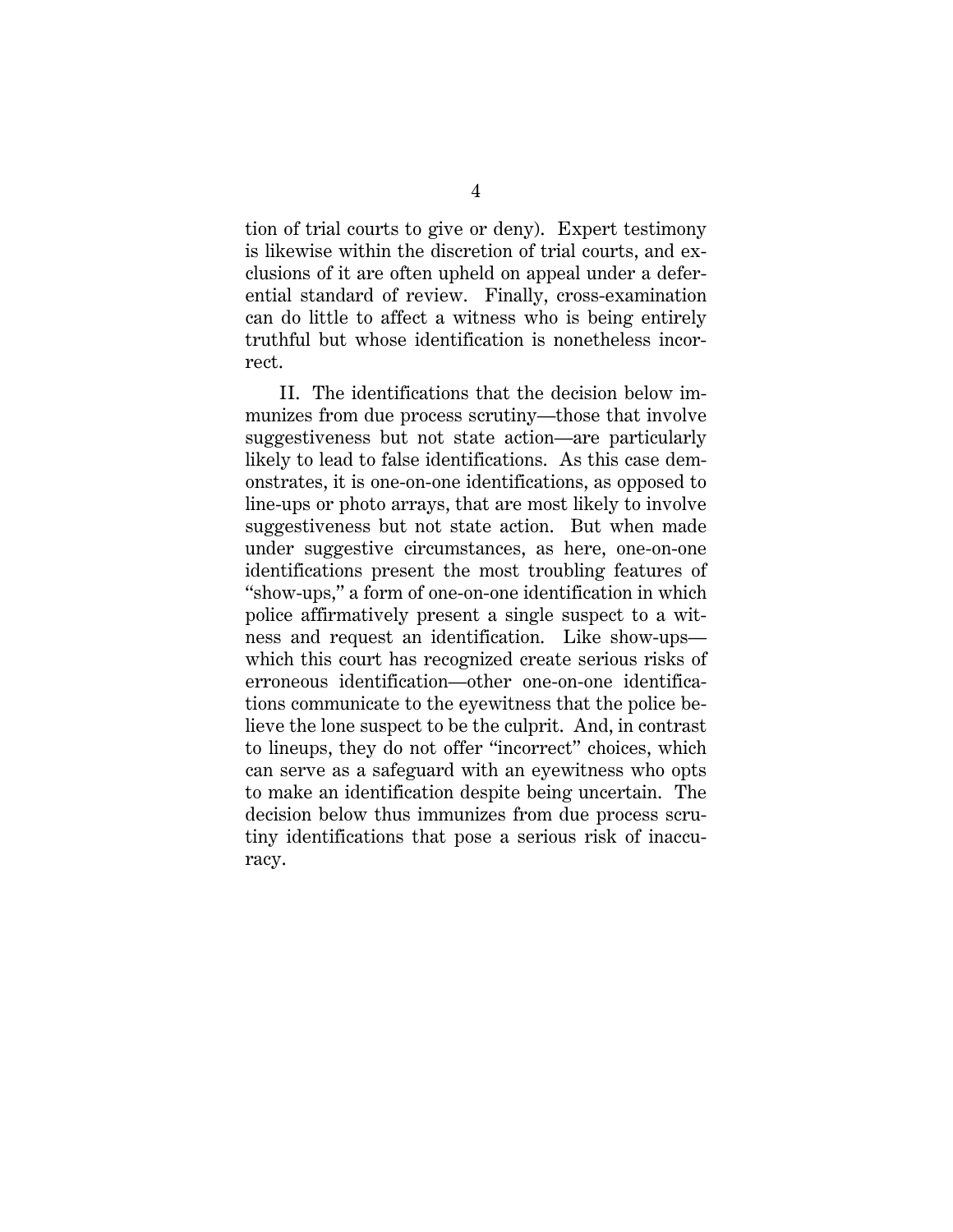#### ARGUMENT

I. SCIENTIFIC RESEARCH SUPPORTS DUE PROCESS IN-QUIRY INTO THE RELIABILITY OF ALL EYEWITNESS IDENTIFICATIONS MADE UNDER SUGGESTIVE CIRCUM-**STANCES** 

#### A. Many Factors That Affect The Accuracy Of Eyewitness Identifications Are Unrelated To Police Conduct

Eyewitness testimony is often a critical part of the truth-seeking process. Accurate eyewitness identifications can provide powerful evidence of guilt or innocence. This Court and others, however, have long recognized that eyewitness identifications are often *in*accurate. *See, e.g.*, *United States* v. *Wade*, 388 U.S. 218, 228 (1967) ("The vagaries of eyewitness identification are well-known[.]"). This Court has further held that the admission of an identification that is likely inaccurate can violate a criminal defendant's due process right to a fair trial. *See Neil* v. *Biggers*, 409 U.S. 188, 198 (1972) ("It is the likelihood of misidentification which violates a defendant's right to due process[.]").

Building on these principles, this Court, in a series of cases decided between 1967 and 1977, established a framework for addressing claims that an eyewitness identification was made under such suggestive circumstances that due process requires its exclusion from evidence. *See Manson* v. *Brathwaite*, 432 U.S. 98 (1977); *Biggers*, 409 U.S. 188; *Stovall* v. *Denno*, 388 U.S. 293 (1967). Of particular note, this Court held that reliability—*i.e.*, probable accuracy—"is the linchpin in determining the admissibility of identification testimony." *Manson*, 432 U.S. at 114; *accord Watkins* v. *Sowders*, 449 U.S. 341, 347 (1981) ("It is the reliability of identification evidence that primarily determines its admissi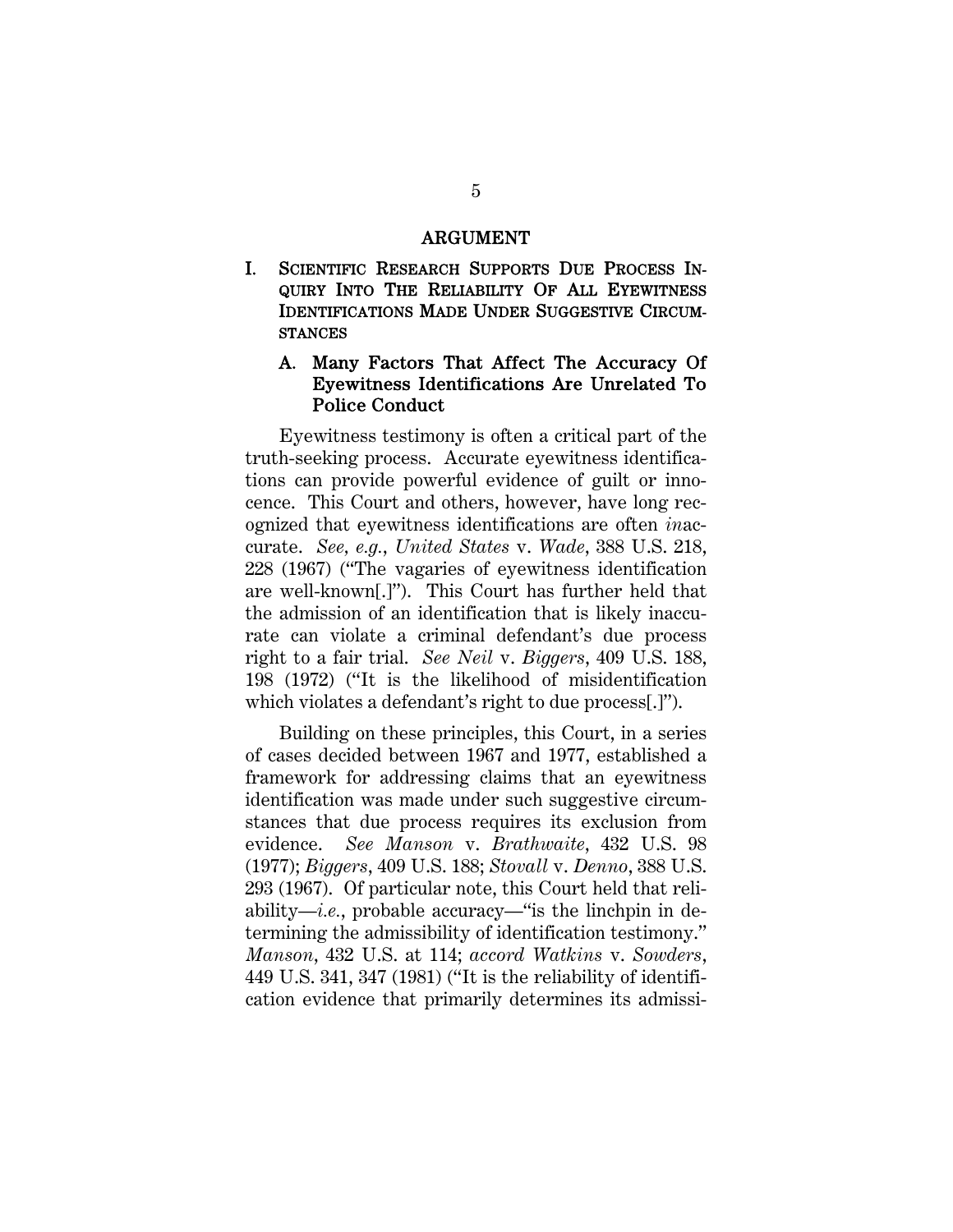bility."). Here, however, the New Hampshire Supreme Court concluded that government-created suggestiveness is a linchpin of admissibility, holding that a court need not even inquire into the reliability of an identification unless state actors improperly caused the identification to be made under suggestive circumstances.

In considering this additional limitation on due process scrutiny, this Court should be take account of a large body of psychological research, much of it conducted since 1977, that has identified a host of factors bearing on the accuracy of an eyewitness identification. Many of these factors, several of which are discussed in detail below, are independent of the conduct of lawenforcement officials (and, indeed, independent of suggestiveness from any source). Hence, governmentcreated suggestiveness is not a proper proxy for reliability. Rather, there is a risk of erroneous identification—and of a resulting conviction of an innocent person—even when state actors do not orchestrate suggestive identification circumstances. The New Hampshire Supreme Court's conclusion that state-created suggestiveness is a prerequisite for a court even to consider the reliability of an eyewitness identification derogates the focus on accuracy that lies at the core of this Court's relevant precedent.

1. Cognitive psychologists have long "established that when we experience an important event, we do not simply record it in our memory as a videotape recorder would." Loftus et al., *Eyewitness Testimony: Civil and Criminal* § 2-2, at 12 (4th ed. 2007). This finding traces its origin to the 1930s work of Frederic Charles Bartlett. Through a series of experiments, Bartlett debunked the notion that "remembering is … the reexcitation of innumerable fixed, lifeless and fragmentary traces." Bartlett, *Remembering: A Study in Ex-*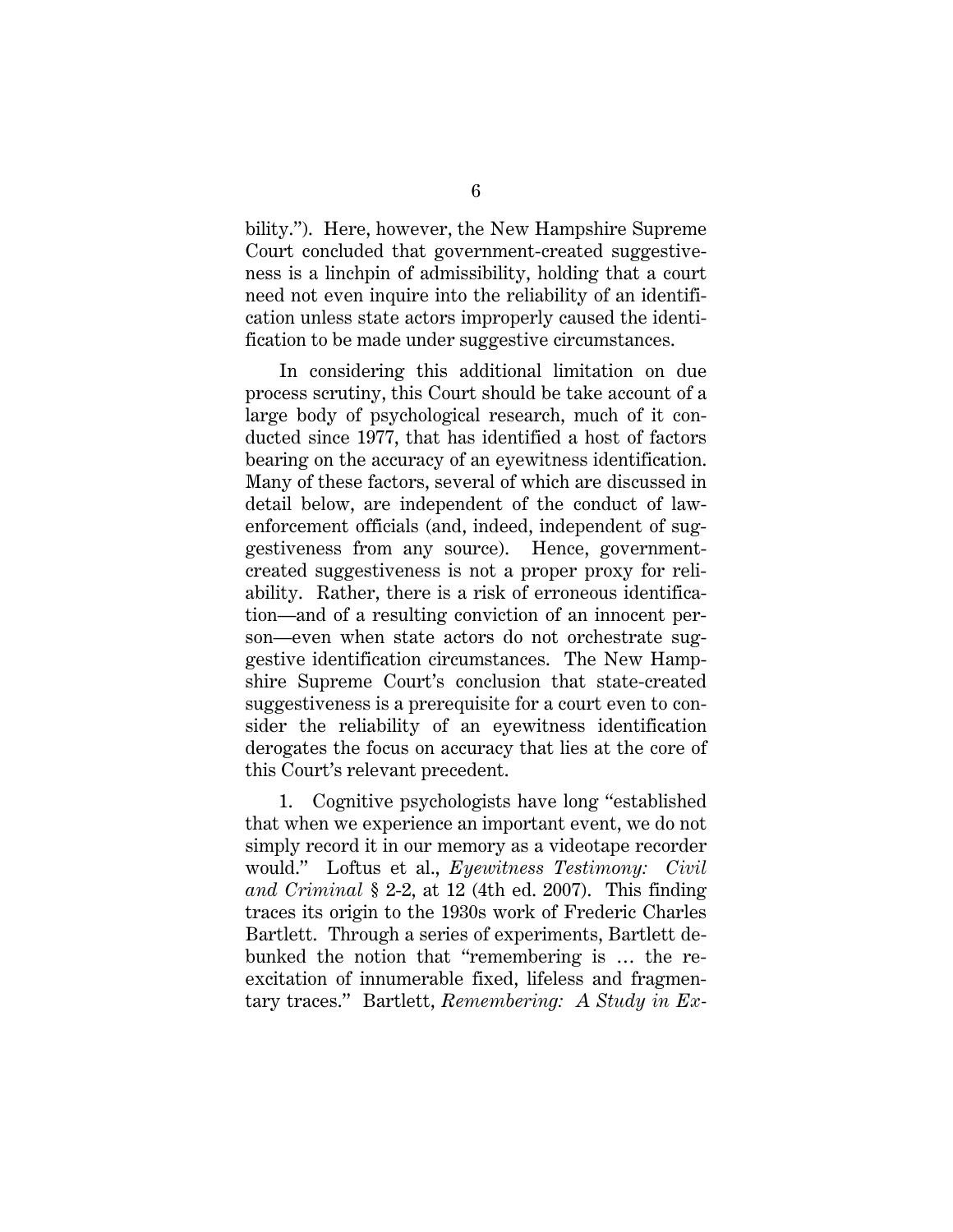*perimental and Social Psychology* 213 (1932). Instead, the process of remembering "is an imaginative reconstruction or construction…. It is thus hardly ever really exact, even in the most rudimentary cases of rote recapitulation[.]" *Id.* Inaccuracies are common, because the process of remembering necessitates the active processing of sensory inputs through the individual's pre-existing cognitive patterns, patterns that are not infallible. As one more recent commentary explained, "human perception does not work like a camera or video recorder. Rather, what is perceived and stored in memory is often incomplete or distorted as a result of the individual's state of mind or the nature of the event observed." Brigham et al., *Disputed Eyewitness Identification Evidence*, 36 Ct. Rev. 12, 13 (1999). Bartlett's "reconstructive" analysis enjoys widespread acceptance in the scientific community. *See, e.g.*, Castelli et al., *Evaluating Eyewitness Testimony in Adults and Children*, in *The Handbook of Forensic Psychology* 243, 244 (Weiner & Hess eds., 3d ed. 2006).

Psychologists analyzing the nature of memory have focused on its three discrete steps: (1) the acquisition or encoding stage, when a witness perceives an event and information is thereby entered into the memory system; (2) the retention or storage stage, the period between acquisition and the witness's attempt to recall the information; and (3) the retrieval stage, when the witness attempts to recall the stored information. *See* Loftus et al., *Eyewitness Testimony* § 2-2, at 13. "This three-stage analysis is central to the concept of human memory," and "[p]sychologists who conduct research in this area try to identify and study the important factors that play a role in each of the three stages." *Id.* Those psychologists have identified in particular numerous factors that may adversely affect an eyewitness's mem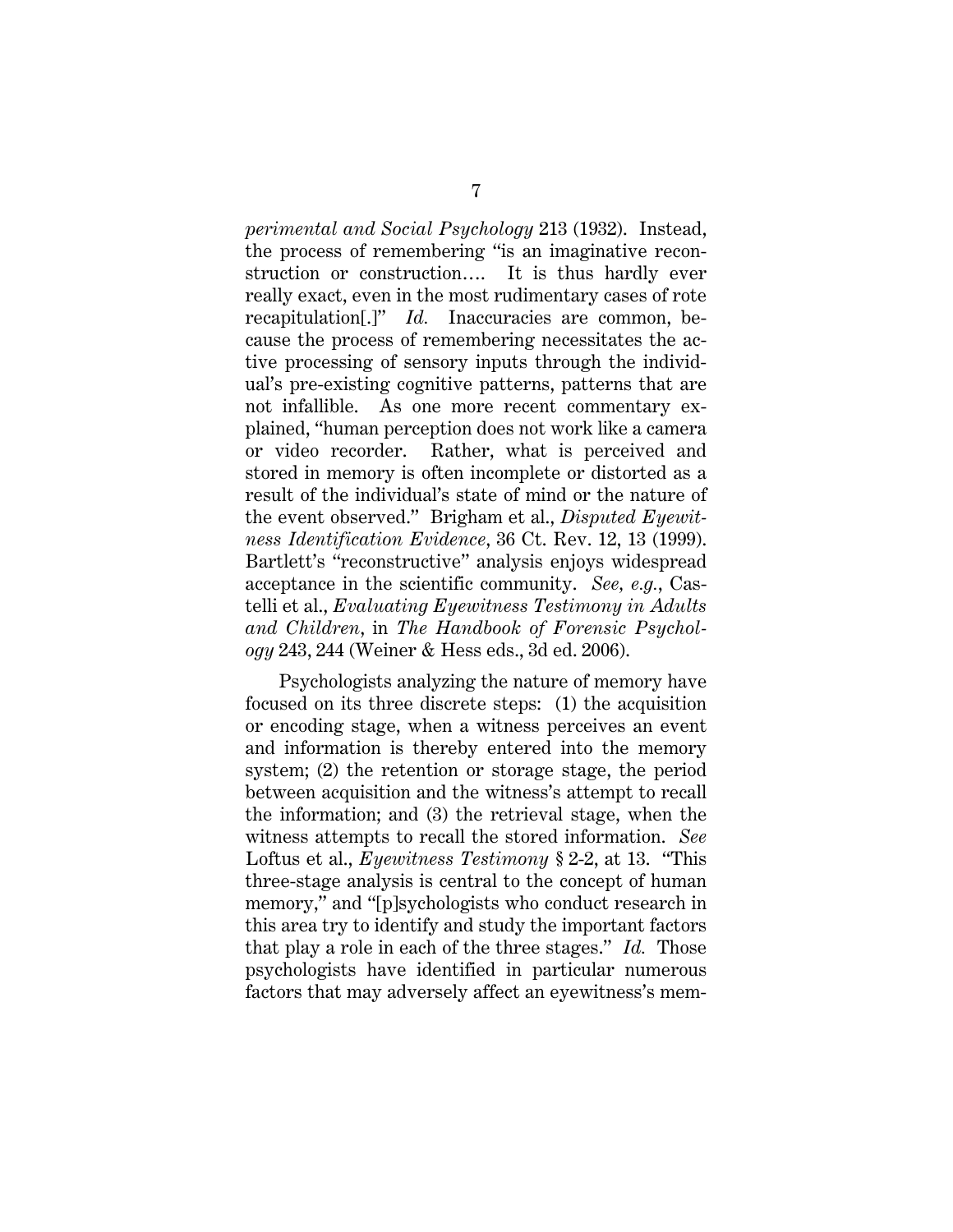ory at each stage. At the acquisition stage, memory is subject to both event-specific variables (such as duration of the event) and witness-specific variables (such as age). *Id.* At the retention stage, additional factors such as the passage of time or post-event information may contaminate the witness's memory. *Id.* Finally, at the retrieval stage, the witness's memory may be negatively affected by the method of questioning or the witness's confidence level. *Id.*<sup>3</sup>

2. Building on this body of research regarding the nature of memory generally, psychologists have conducted a large number of empirical studies—most using controlled experimental methods—that document the adverse impact of various factors on the accuracy of eyewitness identification. Researchers have long divided these variables into two categories: "estimator variables," those that are beyond the control of state actors, and "system variables," those that are not. *See, e.g.*, Wells, *Applied Eyewitness Testimony Research*, 36 J. Personality & Soc. Psychol. 1546, 1548 (1978). Due to the breadth and depth of this research, almost any overview of it is necessarily incomplete.<sup>4</sup> But the following recitation of several factors underscores that

 $\overline{\phantom{0}3}$  $3$  Because memory is subject to many sources of contamination, researchers have recommended that it be regarded by the criminal-justice system as similar to a fingerprint, hair sample, or other trace evidence from a crime scene. *See, e.g.*, Wells, *Eyewitness Identification: Systemic Reforms*, 2006 Wis. L. Rev. 615, 622- 623.

<sup>&</sup>lt;sup>4</sup> More extensive discussions appear in, for example, Wells et al., *Eyewitness Evidence: Improving Its Probative Value*, 7 Psychol. Sci. in Pub. Int. 45, 51-68 (2006); and Wells & Olsen, *Eyewitness Testimony*, 54 Ann. Rev. Psychol. 277, 280-290 (2003).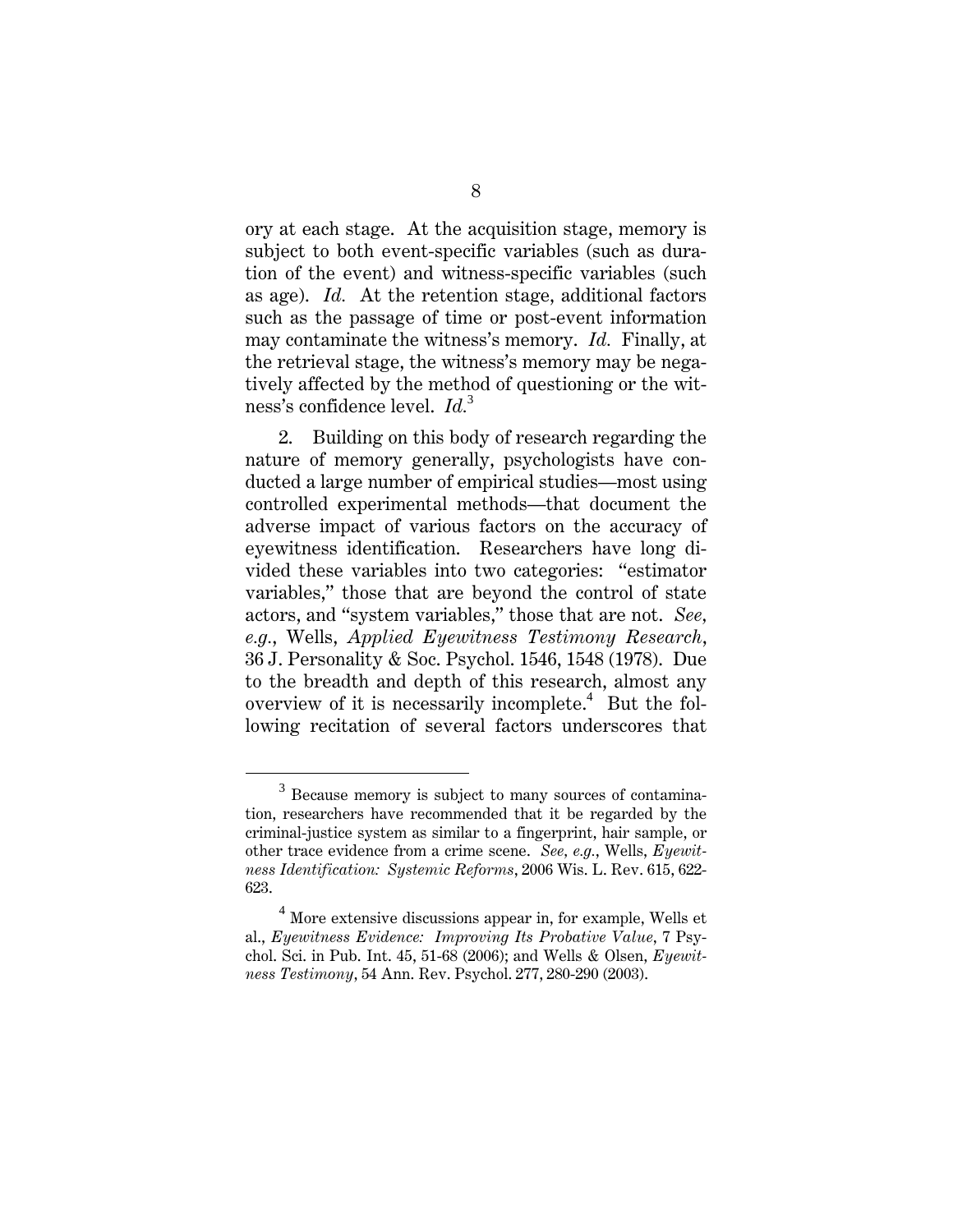many of them are unrelated to the conduct of lawenforcement officials.<sup>5</sup>

*a. Passage of Time.* Empirical research establishes that as time passes between an event and an associated identification, the identification becomes increasingly unreliable—put simply, the memory "decays." *See, e.g.*, Deffenbacher et al., *Forgetting the Once-Seen Face*, 14 J. Experimental Psychol. 139, 147- 148 (2008). Importantly, "[t]he decay function is not linear; rather, greater decay occurs early on and the rate of decay lessens over time." Cutler, *A Sample of Witness, Crime, and Perpetrator Characteristics Affecting Eyewitness Identification Accuracy*, 4 Cardozo Pub. L. Pol'y & Ethics J. 327, 336 (2006). Even a gap of only a few hours between exposure and identification, then, can affect the reliability of an identification.

*b. Witness Stress.* The level of stress experienced by an eyewitness at the time of exposure to the perpetrator can also affect the reliability of a subsequent identification. One "meta-analysis"—an analysis of data from a cross-section of prior studies—found "clear

 $\frac{1}{5}$  $5$  Eyewitness science is widely accepted within the scientific community, and its key findings are largely uncontroversial. *See, e.g.*, Schmechel et al., *Beyond the Ken? Testing Jurors' Understanding of Eyewitness Reliability Evidence*, 46 Jurimetrics 177, 180 (2006) ("[E]yewitness reliability research today is an established body of knowledge. It uses well-accepted methodologies. It is part of the research agenda at major universities throughout the world. It is a subject of thousands of peer-reviewed publications. It has existed for decades[, and t]here is nearly unanimous consensus among researchers about the field's core findings[.]"); Kassin et al., *On the "General Acceptance" of Eyewitness Testimony Research: A New Survey of the Experts*, 56 Am. Psychologist 405, 410, 413 tbl. 5 (2001) (illustrating consensus among experts).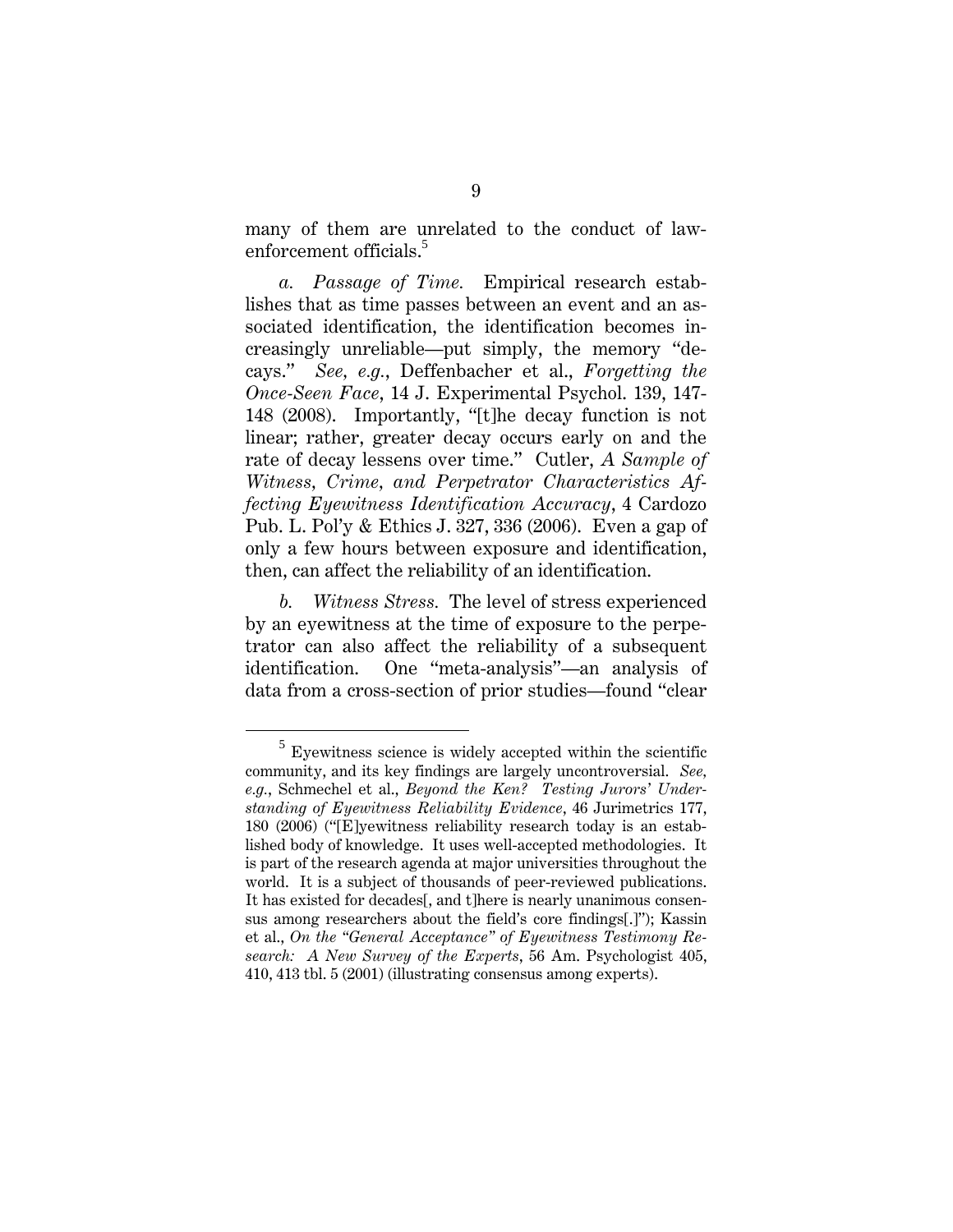support for the hypothesis that heightened stress has a negative impact on eyewitness identification accuracy." Deffenbacher et al., *A Meta-Analytic Review of the Effects of High Stress on Eyewitness Memory*, 28 Law & Hum. Behav. 687, 694 (2004) (analyzing 27 studies). Another study, involving participants at military survival schools who were exposed to genuine stress, similarly found "robust evidence that eyewitness memory for persons encountered during events that are … highly stressful<sup>[]</sup> ... may be subject to substantial error." Morgan et al., *Accuracy of Eyewitness Memory for Persons Encountered During Exposure to Highly Intense Stress*, 27 Int'l J. L. & Psychiatry 265, 274 (2004). Being the victim of a crime is of course a stressful experience.

*c. Exposure Duration.* Studies have similarly demonstrated that the reliability of an eyewitness identification diminishes when the witness sees the perpetrator for only a short period of time. One study, for example, found an accuracy rate of 85 to 95 percent when subjects were exposed for forty-five seconds to the image of the perpetrator during a videotaped reconstruction of robbery, and a subsequent photo array contained the perpetrator. But that rate fell to between 29 and 35 percent when the exposure lasted only twelve seconds. *See* Memon et al., *Exposure Duration: Effects on Eyewitness Accuracy and Confidence*, 94 British J. Psychol. 339, 345 tbl. 1 (2003); *see also* Shapiro & Penrod, *Meta-Analysis of Facial Identification Studies*, 100 Psychol. Bull. 139, 140, 150 (1986) (conducting a meta-analysis of 128 existing studies involving nearly 17,000 subjects and finding a linear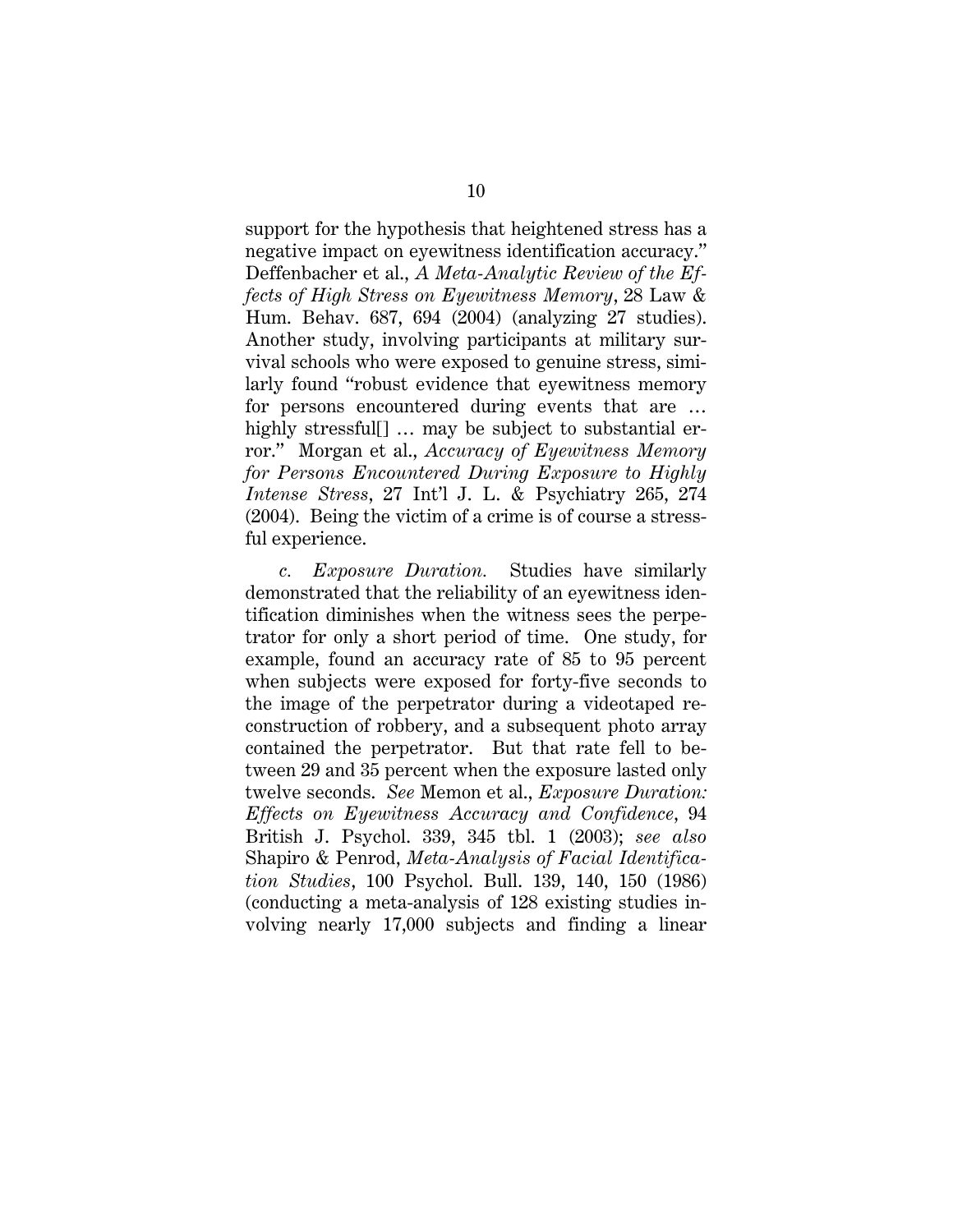trend in the relationship between exposure duration and identification accuracy).<sup>6</sup>

*d. Distance.* As everyday experience tells us, clarity of vision decreases with distance. Experimental research provides specifics about this relationship between distance and the ability to identify faces. The research reveals that—for people with normal vision this ability begins to diminish at approximately 25 feet, and nearly disappears by approximately 150 feet. *See* Loftus & Harley, *Why Is It Easier To Identify Someone Close Than Far Away?*, 12 Psychonomic Bull. & Rev. 43, 63 (2005), *cited in* Wells & Quinlivan, *Suggestive Eyewitness Identification Procedures and the Supreme Court's Reliability Test in Light of Eyewitness Science: 30 Years Later*, 33 Law & Hum. Behav. 1, 9-10 (2009); *see also* Meissner et al., *Person Descriptions as Eyewitness Evidence*, in 2 *The Handbook of Eyewitness Psychology* 1, 3 (Lindsay et al. eds., 2007).

*e. Weapon Focus.* Weapon focus "refers to the visual attention eyewitnesses give to a perpetrator's weapon during the course of a crime"—attention that is "expected … [to] reduce his or her ability to later recall details about the perpetrator or to recognize the perpetrator." Wells et al., *Eyewitness Evidence: Improving* 

 $\overline{\phantom{0}}$  $6$  Notably, the study discussed in the text controlled for many of the other factors discussed herein. Both the 85 to 95 percent and 29 to 35 percent figures therefore likely overstate the accuracy of real-world identifications: Research has shown that the various factors that affect eyewitness accuracy often interact to compound the risk of mistaken identification. *See* Pezdek, *Content, Form, and Ethical Issues Concerning Psychological Expert Testimony on Eyewitness Identification*, in *Expert Testimony on the Psychology of Eyewitness Identification* 29, 37 (Cutler ed., 2009).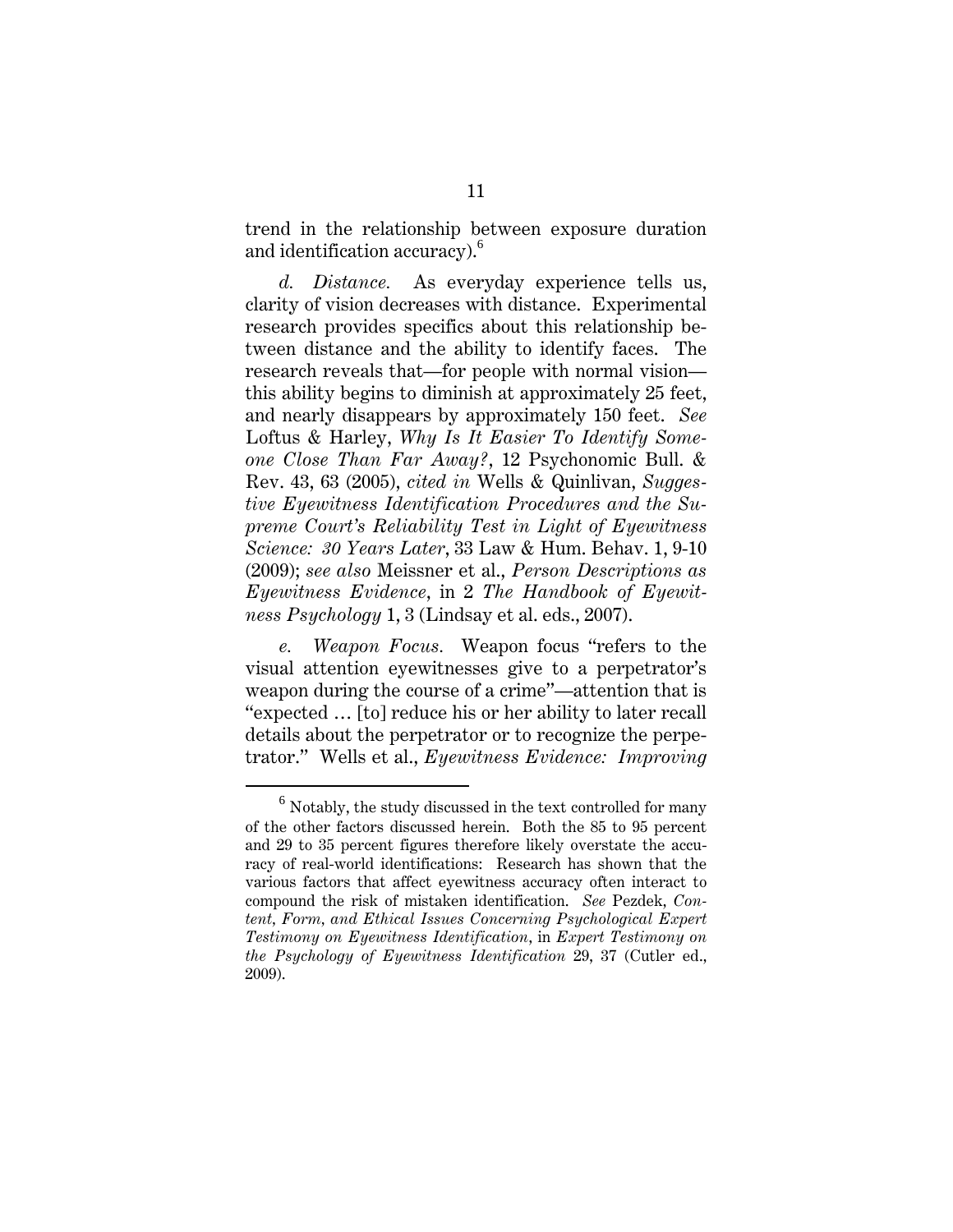*Its Probative Value*, 7 Psychol. Sci. in Pub. Int. 45, 53 (2006). Several studies, including a meta-analysis, have found that weapon focus has a statistically significant adverse impact on eyewitness identification accuracy. *See* Steblay, *A Meta-Analytic Review of the Weapon Focus Effect*, 16 Law & Hum. Behav. 413, 420 (1992); O'Rourke et al., *The External Validity of Eyewitness Identification Research: Generalizing Across Subject Populations*, 13 Law & Hum. Behav. 385, 392 (1989).

*f. Cross-Race Bias.* Finally, extensive empirical research demonstrates that eyewitnesses are more accurate at identifying perpetrators of their own race than those of a different race. For example, a 2001 meta-analysis that spanned 39 research articles and nearly 5,000 participant witnesses concluded that crossrace identifications are 56 percent more likely to be erroneous than same-race identifications. *See* Meissner & Brigham, *Thirty Years of Investigating the Own-Race Bias in Memory for Faces*, 7 Psychol., Pub. Pol'y & L. 3, 15, 21 (2001).

The point here is not that state actors can never contribute to inaccuracy. They certainly can.<sup>7</sup> Nor is the point that any eyewitness identification affected by one or more of these factors is necessarily flawed or inaccurate. The point is simply that eyewitness reliability—the linchpin of admissibility under this Court's precedent—is not determined by the presence or absence of state-created suggestiveness. It is instead determined by numerous factors identified by scientific

 $\overline{7}$  $\frac{7}{7}$  For example, they can make leading statements during photo arrays or line-ups, arrange arrays or line-ups in which only one of the choices resembles a prior description of the perpetrator, or have a witness participate in multiple line-ups or arrays.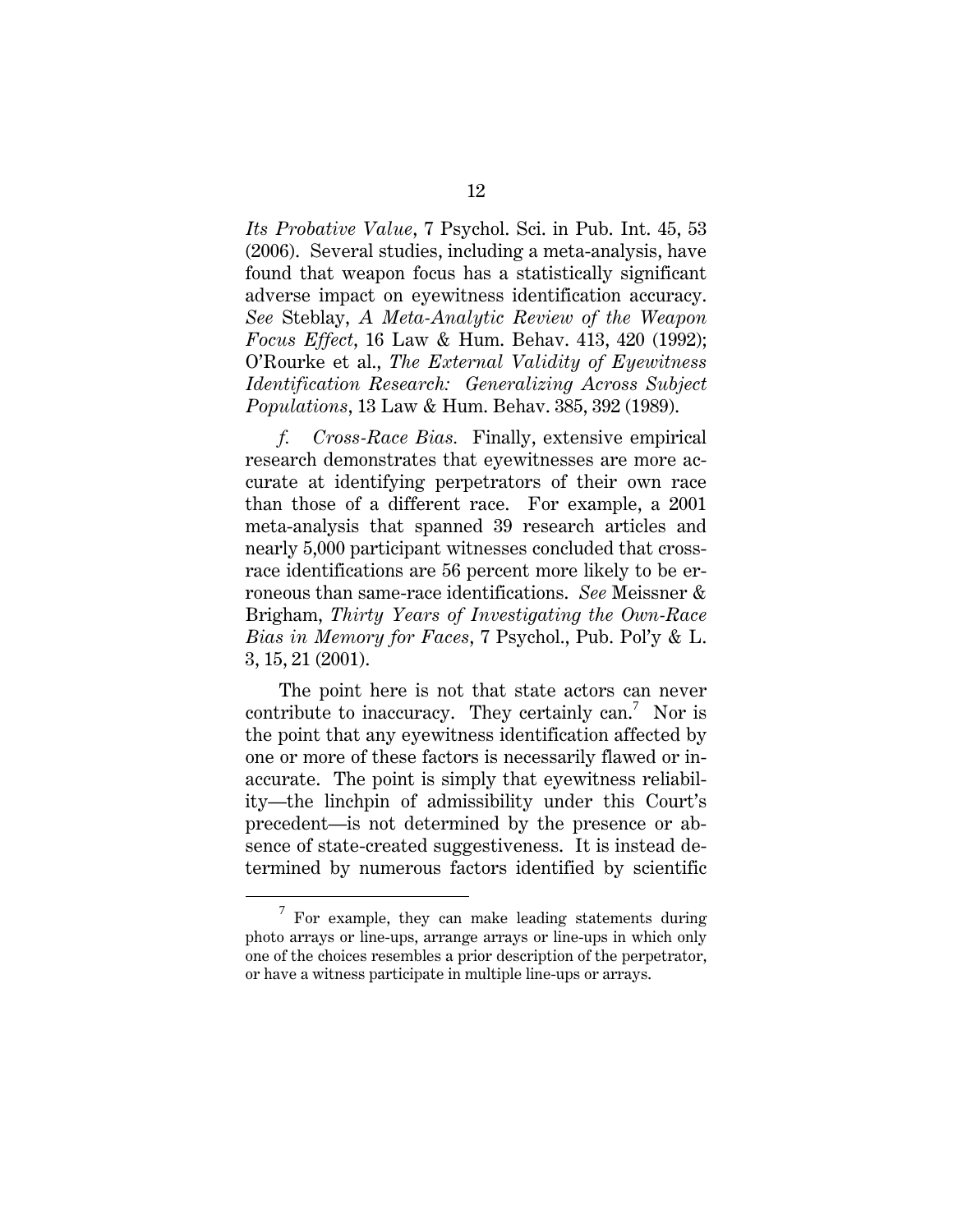research, many of which (the estimator variables) have nothing to do with the conduct of law enforcement. Eyewitness testimony can be unreliable even where there is no state-created suggestiveness. Conversely, eyewitness testimony can be reliable even when suggestiveness (state-created or otherwise) does exist, for example, where other factors reinforce the accuracy of an identification made in circumstances that otherwise would be questionable. Put simply, the decision below immunizes some identifications from any due process scrutiny without regard to many of the factors that bear on what this Court has held to be the key point regarding admissibility.<sup>8</sup>

<sup>8</sup> In *Biggers* and *Manson*, this Court enumerated five factors relevant to the probable accuracy of an eyewitness identification: "the opportunity of the witness to view the criminal at the time of the crime, the witness' degree of attention, the accuracy of his prior description of the criminal, the level of certainty demonstrated at the confrontation, and the time between the crime and the confrontation." *Manson*, 432 U.S. at 114 (citing *Biggers*, 409 U.S. at 199-200). As shown by the discussion in the text, most of these factors are indeed relevant to probable accuracy—with the notable exception of witness certainty, *see infra* n.14. But given that notable exception, and given the plethora of other accuracyrelated factors that researchers have identified since *Biggers* and *Manson*, APA urges the Court, in an appropriate case, to revisit the *Manson* framework so as to bring it in line with current scientific knowledge. *See* Wells & Quinlivan, 33 Law & Hum. Behav. at 21 ("*Manson* was a reasonable proposition in 1977, but we know much more today."); Report of the Special Master, *State* v. *Henderson*, No. A-8-08, at 77-79 (N.J. June 18, 2010) (listing several shortcomings with the *Manson* framework in concluding that it is not "valid and appropriate in light of recent scientific and other evidence"), *available at* http://www.judiciary.state.nj.us/ pressrel/HENDERSON%20FINAL%20BRIEF%20.PDF%20% 2800621142%29.PDF (last visited Aug. 5, 2011).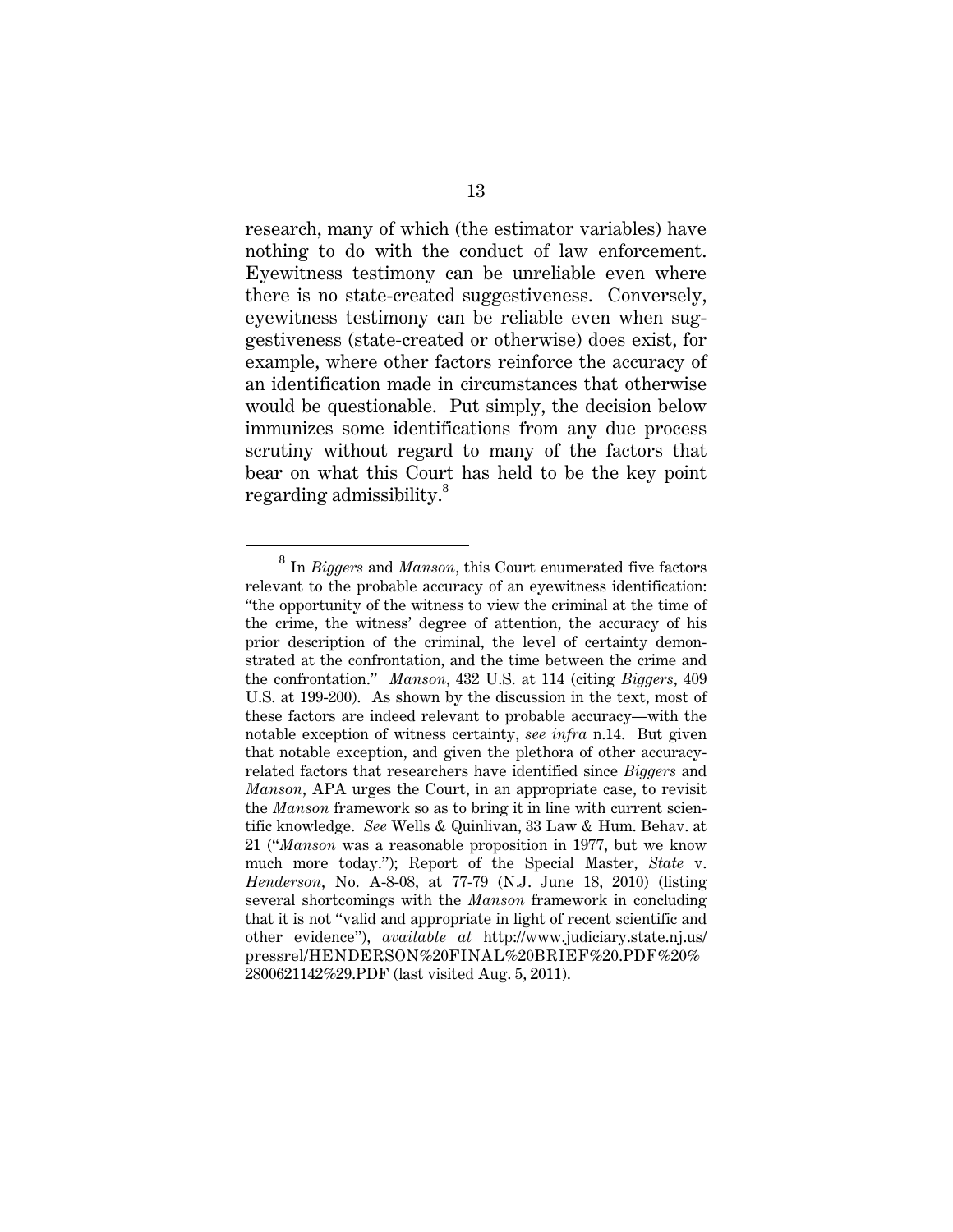#### B. False Identifications Are A Common Occurrence

That the various factors that can cause eyewitness error have actually resulted in false identifications is not simply a theoretical possibility. Indeed, more than four decades ago this Court observed that "the annals of criminal law are rife with instances of mistaken identification." *Wade*, 388 U.S. at 228. Studies released as early as 1932 and as recently as 2008 confirm that observation, documenting wrongful convictions that rest largely or wholly on eyewitness identifications. *See, e.g.*, Garrett, *Judging Innocence*, 108 Colum. L. Rev. 55, 60 (2008) (of the first 200 cases of post-conviction exoneration by DNA, nearly 80 percent included at least one eyewitness who mistakenly identified the innocent defendant); Borchard, *Convicting the Innocent* xiii (1932) ("[T]he major source of these [65 wrongful convictions] is an identification of the accused by the victim." $)^9$ 

These anecdotal accounts have been supplemented with systematic research into the prevalence of erroneous identification. First, researchers have conducted a variety of studies of actual witness identifications. These studies have consistently found that the rate of

<sup>9</sup> Although DNA testing for innocence claims has been available only since the early 1990s—and only a small fraction of cases are suitable for testing because DNA was not collected, has deteriorated, or was lost or destroyed—proven post-conviction DNA exonerations in the United States exceed 270. *See The Innocence Project—Know The Cases*, http://www.innocenceproject.org/know/ (last visited Aug. 5, 2011); *see also* Gross et al., *Exonerations in the United States 1989 Through 2003*, 95 J. Crim. L. & Criminology 523, 524, 529 & tbl. 1 (2005) (noting 196 non-DNA exonerations between 1989 and 2003 alone).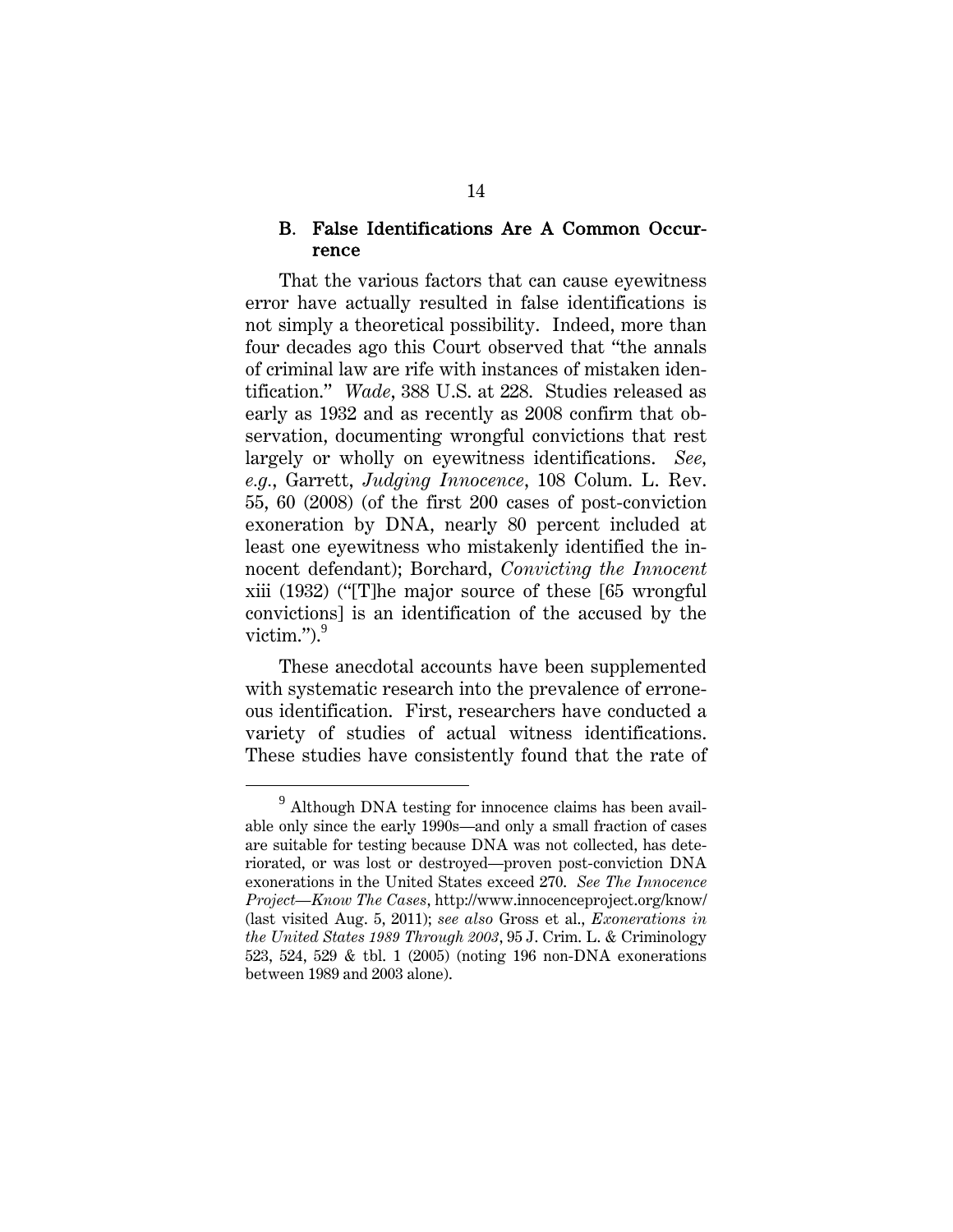inaccurate identifications is roughly 33 percent. For example, one analysis of 1,561 identification attempts by witnesses viewing line-ups in England found that 39 percent correctly identified the suspect, 20 percent incorrectly identified a "filler," and 41 percent made no identification—meaning that at least 33.9 percent of the identifications were wrong (20 percent divided by 59 percent, with the denominator being those who made *some* identification, correct or incorrect). *See* Wright & McDaid, *Comparing System and Estimator Variables Using Data from Real Line-ups*, 10 Applied Cognitive Psychol. 75, 77 tbl. 1  $(1996).^{10}$  A similar result was reached through an analysis of 843 identification attempts in England by witnesses viewing line-ups: The suspect was correctly identified 36 percent of the time, a filler was incorrectly identified 22 percent of the time, and no identification was made 42 percent of the time an inaccuracy rate of at least 37.9 percent (22 percent divided by 58 percent). *See* Valentine et al., *Characteristics of Eyewitness Identification that Predict the Outcome of Real Lineups*, 17 Applied Cognitive Psychol. 969, 970 (2003) (citing Slater, *Identification Parades*, Police Research Group, Home Office Study (London  $1994)$ ).<sup>11</sup> Archival studies thus yield the alarming find-

 $^{\rm 10}$  The percentage of incorrect identifications is "at least"  $33.9$ percent because whenever the suspect identified by the police is not actually the culprit, a "correct" identification of the suspect by the witness is not truly a correct identification, *i.e.*, not an identification of the culprit.

<sup>11</sup> *Accord* Behrman & Davey, *Eyewitness Identification in Actual Criminal Cases: An Archival Analysis*, 25 Law & Hum. Behav. 475, 480-482 (2001) (study of 58 line-ups in California found a 32.4 percent inaccuracy rate); Wright & Skagerberg, *Postidentification Feedback Affects Real Eyewitnesses*, 18 Psychol. Sci. 172, 175 (2007) (inaccuracy rate of 26.6 percent).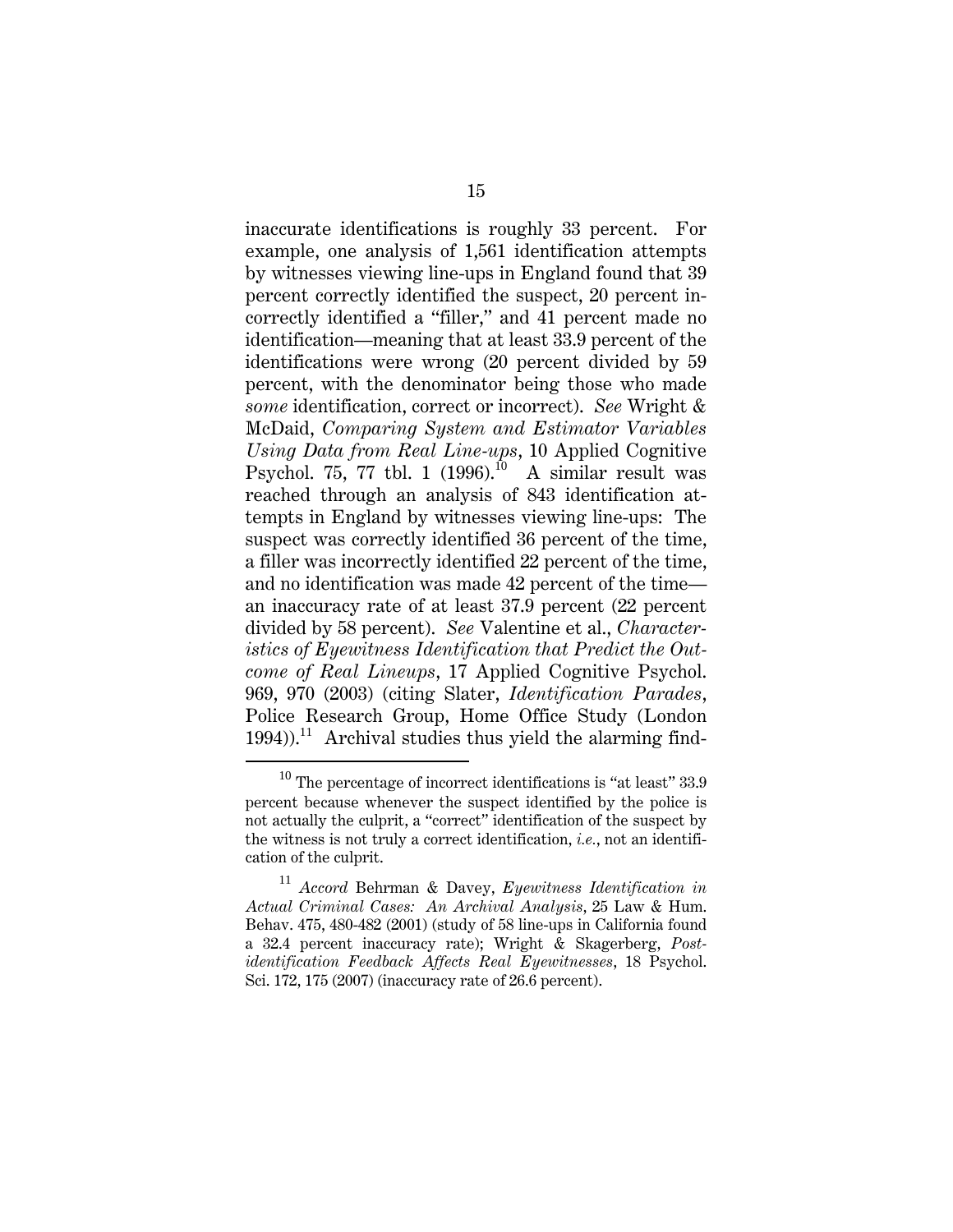ing that approximately one of every three identifications is wrong.

Controlled field experiments have produced similar misidentification rates. Several studies collectively "gathered [data] … from 291 mock-eyewitnesses who were administered 536 separate identification tests." Cutler & Penrod, *Mistaken Identification: The Eyewitness, Psychology, and the Law* 12 (1995).<sup>12</sup> In some of the tests, the "target," *i.e.*, the person who had interacted with the eyewitness, was included, while in others the target was absent. In tests that did not include the target, eyewitnesses nonetheless made an inaccurate identification 35.8 percent of the time. *Id.*; *see generally id.* at 10-14.<sup>13</sup>

These high rates of inaccurate eyewitness identifications underscore the need for courts to be hesitant about immunizing from due process scrutiny any identi-

 $12$  These studies utilized non-violent scenarios that were brief but involved unusual conduct by the customer. *See, e.g.*, Platz & Hosch, *Cross Racial/Ethnic Eyewitness Identification: A Field Study*, 18 J. Applied Soc. Psychol. 972, 975 (1988) (customer attempt to pay in Mexican pesos); Pigott et al., *A Field Study of the Relationship Between Quality of Eyewitnesses' Descriptions and Identification Accuracy*, 17 J. Police Sci. & Admin. 84 (1990) (customer attempt to pay with "crudely altered … money order"). The delay between interaction and identification ranged from two to twenty-four hours. *Compare* Krafka & Penrod, *Reinstatement of Context in a Field Experiment on Eyewitness Identification*, 49 J. Personality & Soc. Psychol. 58, 62 (1985) (testing both two-hour and twenty-four-hour delays), *with* Platz & Hosch, 18 J. Applied Soc. Psychol. at 975 (two hours).

 $13$  The relevant studies are those cited in footnote 13, as well as Brigham et al., *Accuracy of Eyewitness Identifications in a Field Setting*, 42 J. Personality & Soc. Psychol. 673, 674-676 (1982).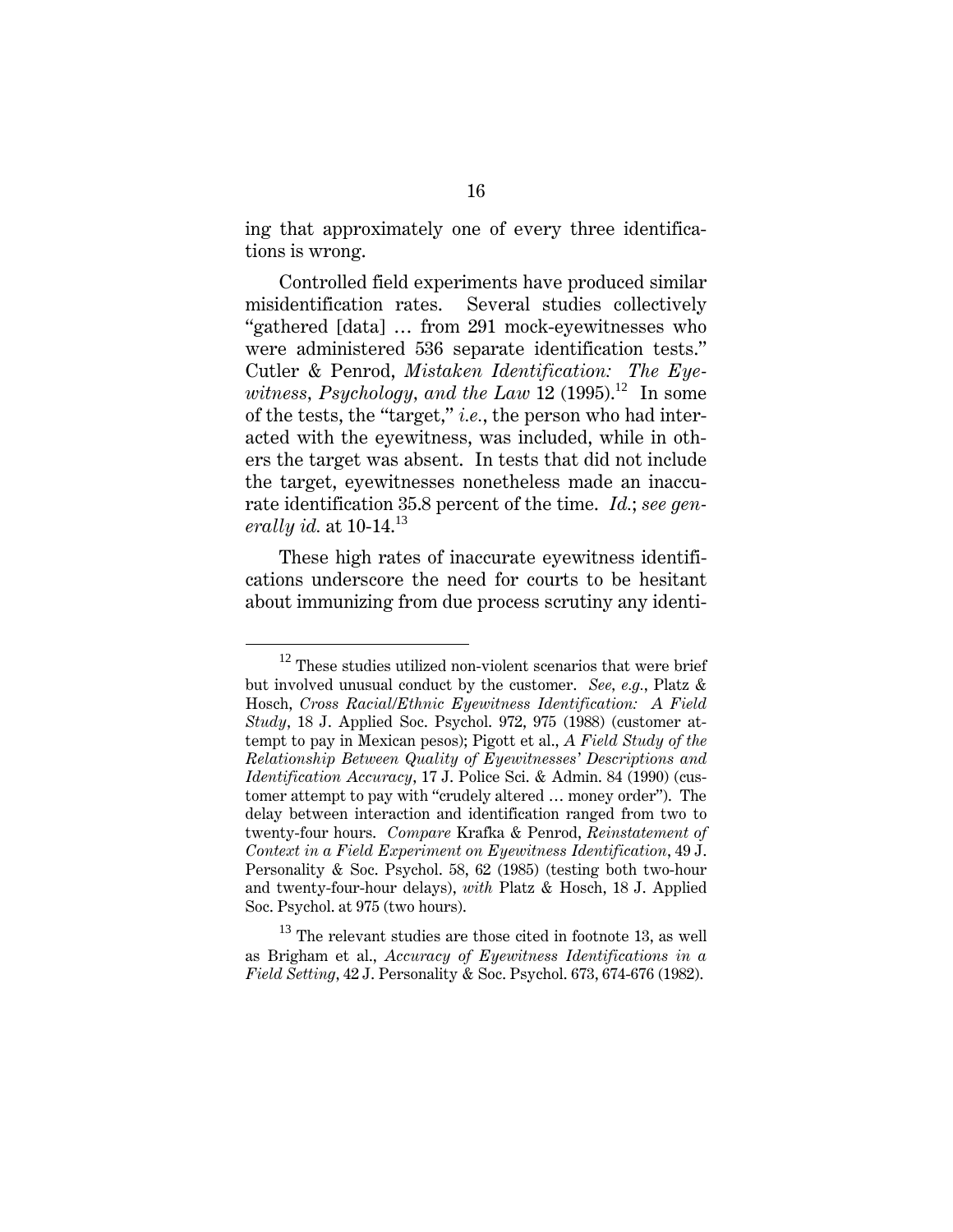fications that are currently subject to such scrutiny. Yet the New Hampshire Supreme Court's rule would immunize an entire category of suggestive identifications, for reasons that, as discussed, are unrelated to what this Court has deemed the linchpin for admissibility. The risk that this approach would lead to the admission of inaccurate identifications provides an additional reason to reverse the judgment below.

#### C. Traditional Tools Of The Adversary System Cannot Be Relied Upon To Overcome The Prejudicial Effect Of Incorrect Eyewitness Identifications

Respondent or its amici may assert that to the extent the New Hampshire Supreme Court's rule would allow the admission of many unreliable identifications, that can be addressed with traditional tools of the adversary system, such as cross-examination, jury instructions, or expert testimony. Scientific research and recent experience cast doubt on that claim.

As an initial matter, it is important to emphasize the extent to which eyewitness identifications are "over believed" by juries, because that phenomenon makes clear that the admission of unreliable identifications is highly problematic. In a seminal 1983 study, researchers presented individuals with crime scenarios derived from previous empirical studies and asked the individuals to predict the accuracy rate of eyewitness identifications observed in the studies. *See* Brigham & Bothwell, *The Ability of Prospective Jurors To Estimate the Accuracy of Eyewitness Identifications*, 7 Law & Hum. Behav. 19, 22-24 (1983). On average, nearly 84 percent of respondents overestimated the accuracy rates of identifications. *See id.* at 28. Moreover, the magnitude of the overestimation was significant. For example, the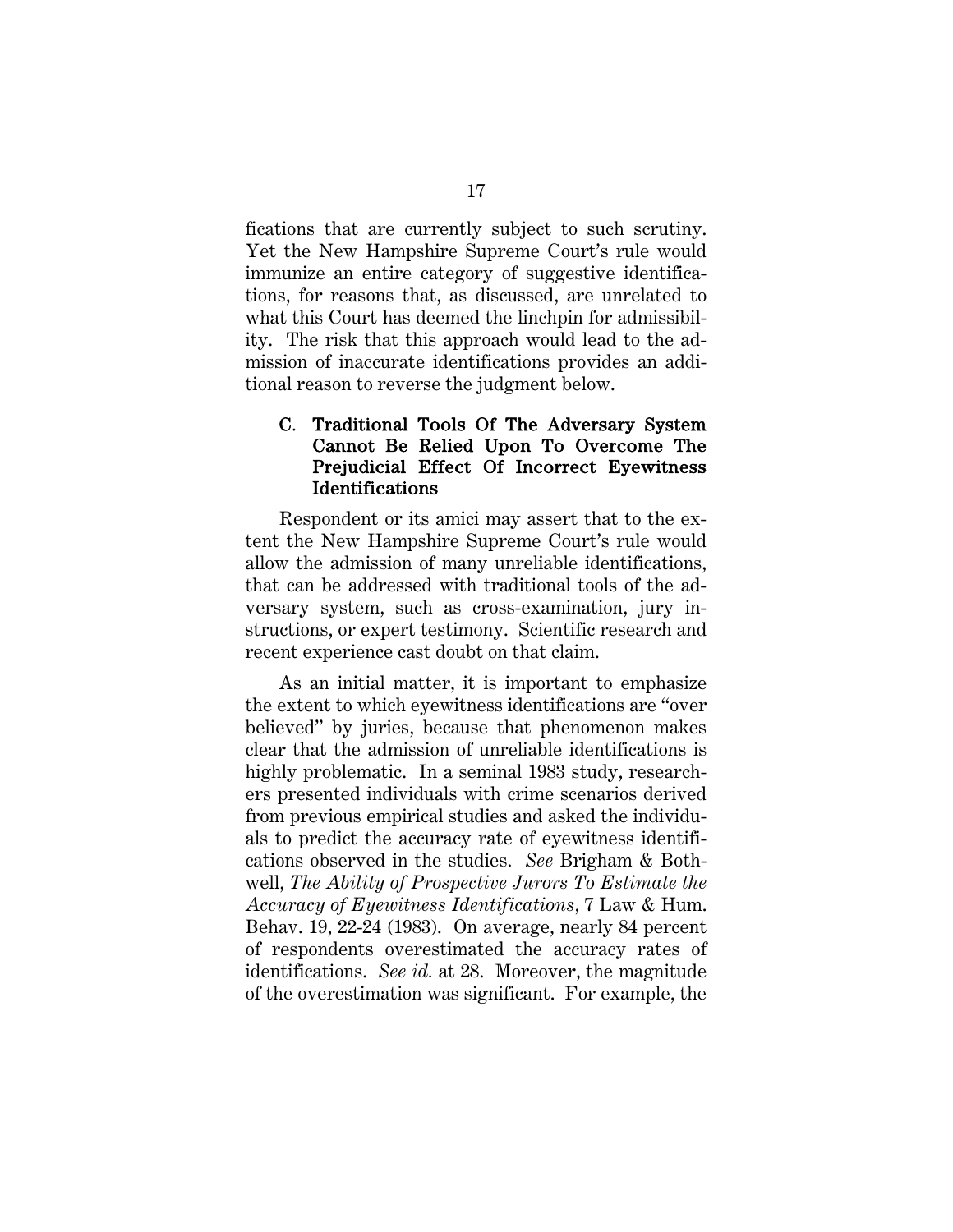study's respondents estimated an average accuracy rate of 71 percent for a highly unreliable scenario in which only 12.5 percent of eyewitnesses had in fact made a correct identification. *See id.* at 24. Other studies confirm that jurors routinely "over believe" eyewitness testimony. *See, e.g.*, Sigler & Couch, *Eyewitness Testimony and the Jury Verdict*, 4 N. Am. J. Psychol. 143, 146 (2002) (conviction rate by mock juries increased from 49 percent to 68 percent when a single, vague eyewitness account was added to the circumstantial evidence described in a case summary). Even when unreliable eyewitness identification is admitted, therefore, juries are quite likely to believe it.

Cross-examination cannot be relied on to address this problem. As this Court has observed, "even though cross-examination is a precious safeguard to a fair trial, it cannot be viewed as an absolute assurance of accuracy and reliability." *Wade*, 388 U.S. at 235. That is particularly true in this context: What most affects jurors' assessment of a particular eyewitness identification is the level of confidence expressed by the witness. *See* Cutler & Penrod, *Juror Sensitivity to Eyewitness Identification Evidence*, 14 Law & Hum. Behav. 185, 185 (1990); Lindsay et al., *Can People Detect Eyewitness-Identification Accuracy Within and Across Situations?*, 66 J. Applied Psychol. 79, 83 (1981). And cross-examination is largely useless with a mistaken (albeit honest) eyewitness who is very confident and consistent. *See, e.g.*, *State* v. *Clopten*, 223 P.3d 1103, 1110 (Utah 2009) ("Cross-examination will often expose a lie or half-truth, but may be far less effective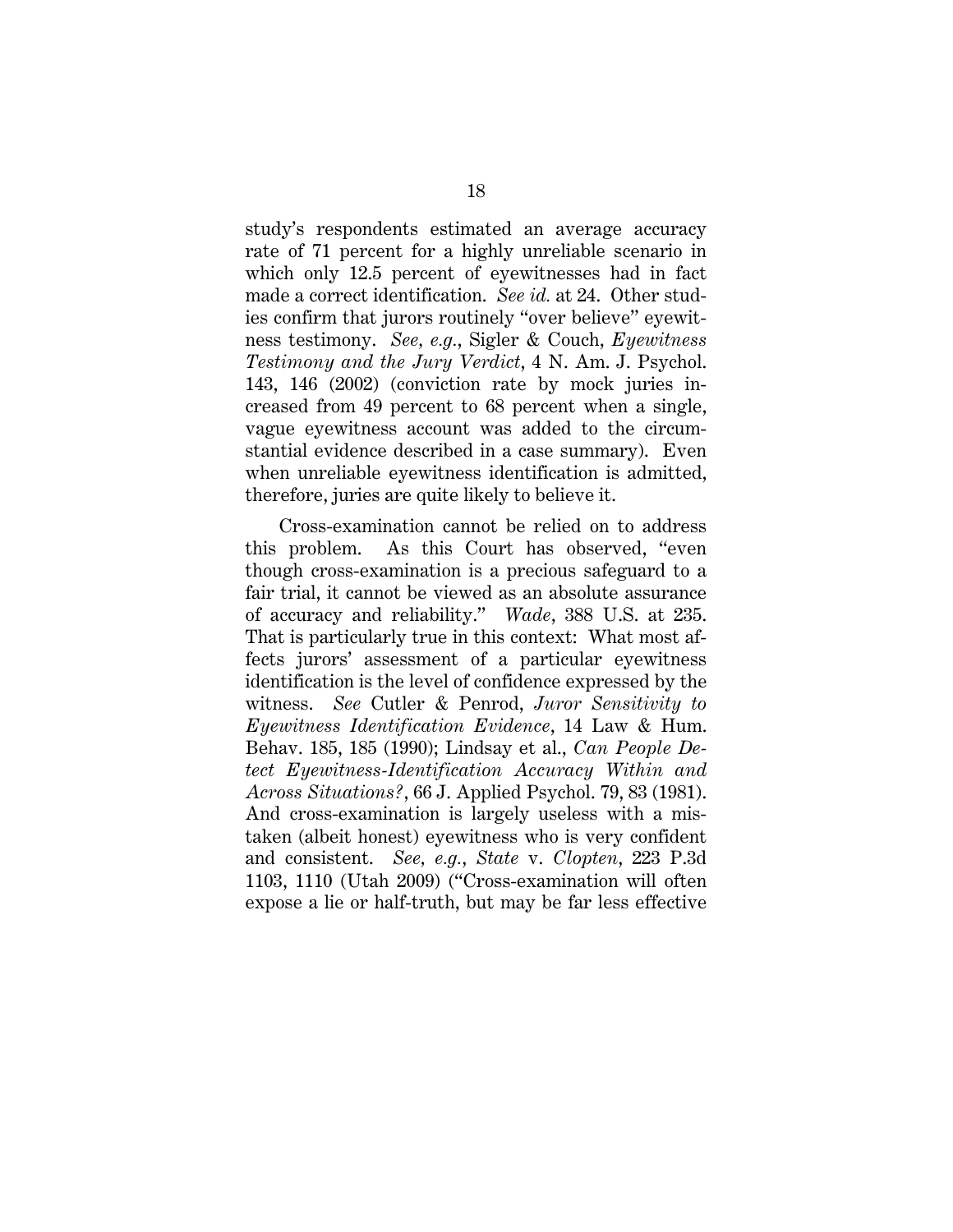when witnesses, although mistaken, believe that what they say is true." $^{14}$ 

Jury instructions on the potential fallacies of eyewitness identifications are similarly inadequate to address the problem of unreliable identifications. To begin with, no decision of this Court holds that such instructions are constitutionally required when requested. It is thus often (though not always) left to the discretion of trial judges to decide on a case-by-case basis whether to give any such instructions. *See, e.g.*, *United States* v. *Luis*, 835 F.2d 37, 41 (2d Cir. 1987) (noting that several circuits, "including this Circuit,

 $14$  Jurors' evident belief that eyewitness confidence correlates with accurate identifications was once shared by many in the judiciary. Indeed, in *Biggers* this Court stated, albeit without citing any scientific authorities, that confidence is an indication of accuracy. *See* 409 U.S. at 199-200. Subsequent research, however, has called this notion into very serious question. As one report concluded, "[t]he outcomes of empirical studies, reviews, and metaanalyses have converged on the conclusion that the confidenceaccuracy relationship for eyewitness identification is weak, with average confidence-accuracy correlations generally estimated between little more than 0 and .29." Brewer et al., *The Confidence-Accuracy Relationship in Eyewitness Identification*, 8 J. Experimental Psychol. Applied 44, 44-45 (2002). Even these various correlation figures are likely overestimates, moreover, because the confidence of eyewitnesses in actual cases, unlike in controlled experiments, may be infected by positive feedback received in the investigative process (for example, an officer stating during a photo array or line-up, "good, you identified the suspect"). *See supra* n.6; *see also* Wells et al., 7 Psychol. Sci. in Pub. Int. at 45; Wells & Bradfield, *"Good, You Identified the Suspect": Feedback to Eyewitnesses Distorts Their Reports of the Witnessing Experience*, 83 J. Applied Psychol. 360, 374 (1998). Indeed, witness confidence can be affected by a host of factors that have no relation to reliability. *See, e.g.*, Wells & Quinlivan, 33 Law & Hum. Behav. at 11-12.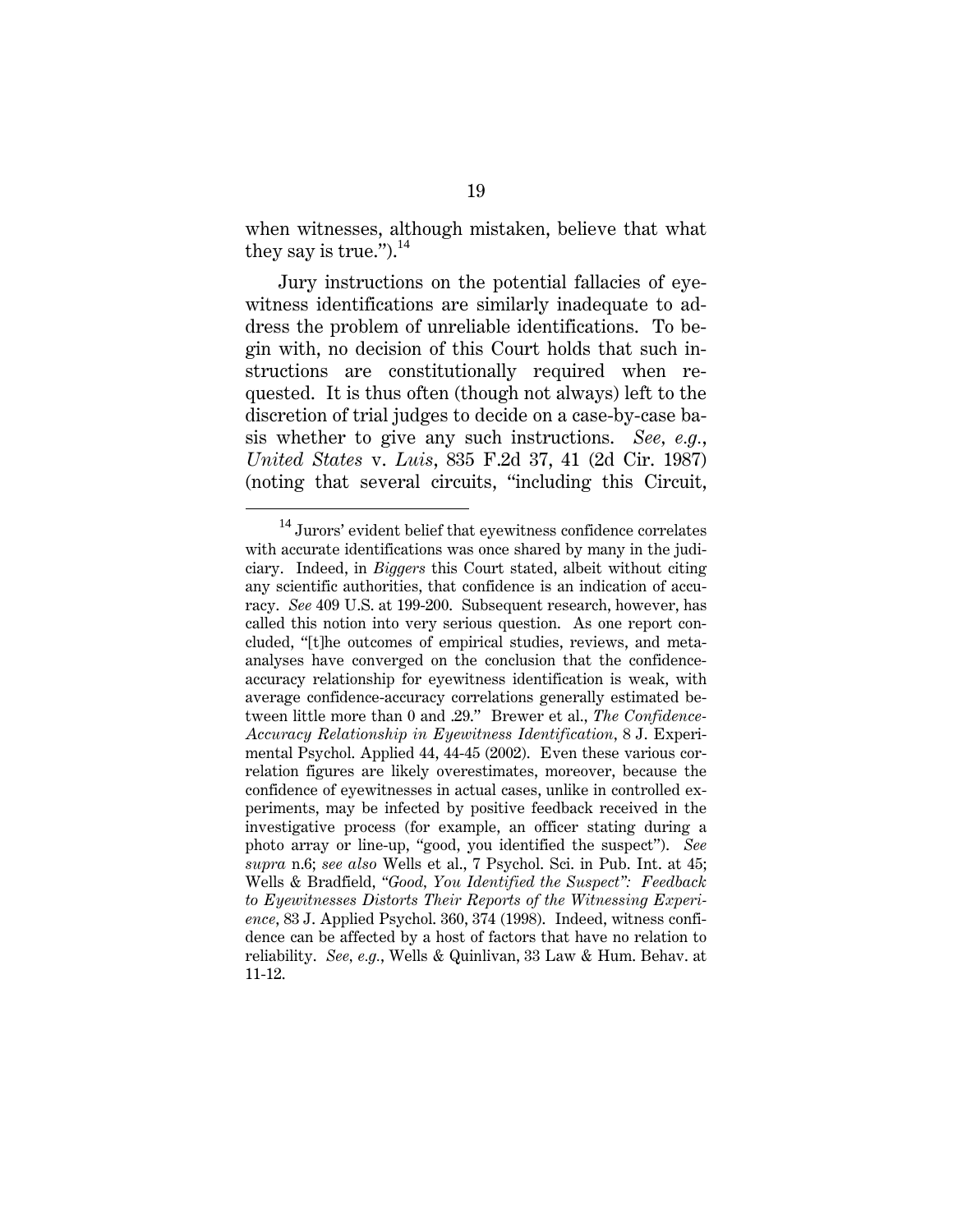have left the matter [of eyewitness-related instructions] to the trial court to be determined in the exercise of its discretion" (citing cases)). Moreover, researchers have tested the impact of eyewitness-related instructions on jurors' decision-making. *See* Cutler & Penrod, *Mistaken Identification* at 255-268 (summarizing studies). They have found that a common eyewitnessrelated instruction "proved completely ineffective at sensitizing jurors to eyewitness evidence." *See* Cutler et al., *Nonadversarial Methods for Improving Juror Sensitivity to Eyewitness Evidence*, 20 J. Applied Soc. Psychol. 1197, 1198-1200, 1202-1206 (1990).<sup>15</sup> Other studies have found likewise. *See* Green, *Judge's Instruction on Eyewitness Testimony*, 18 J. Applied Soc. Psychol. 252, 260 (1988) ("Jurors who heard [a commonly given] instruction were no more sensitive to factors known to be problematic to eyewitness identification than were jurors who had no instruction.").

Finally, expert testimony regarding eyewitness science, and in particular regarding the accuracy factors discussed above, can help juries to better understand eyewitness testimony (and its limits), and thus reduce the incidence of wrongful convictions based on inaccurate identifications. But as is true of jury instructions, this Court has not held that expert testimony on eyewitness reliability must be admitted when proffered (assuming it otherwise meets the requirements of Rule 702). And although most courts have rejected a per se ban on such testimony, state and federal appellate

 $^{15}$  The instruction, which runs approximately ten paragraphs, was approved for use by federal courts in the District of Columbia Circuit in *United States* v. *Telfaire*, 469 F.2d 552, 558-559 (D.C. Cir. 1972) (per curiam).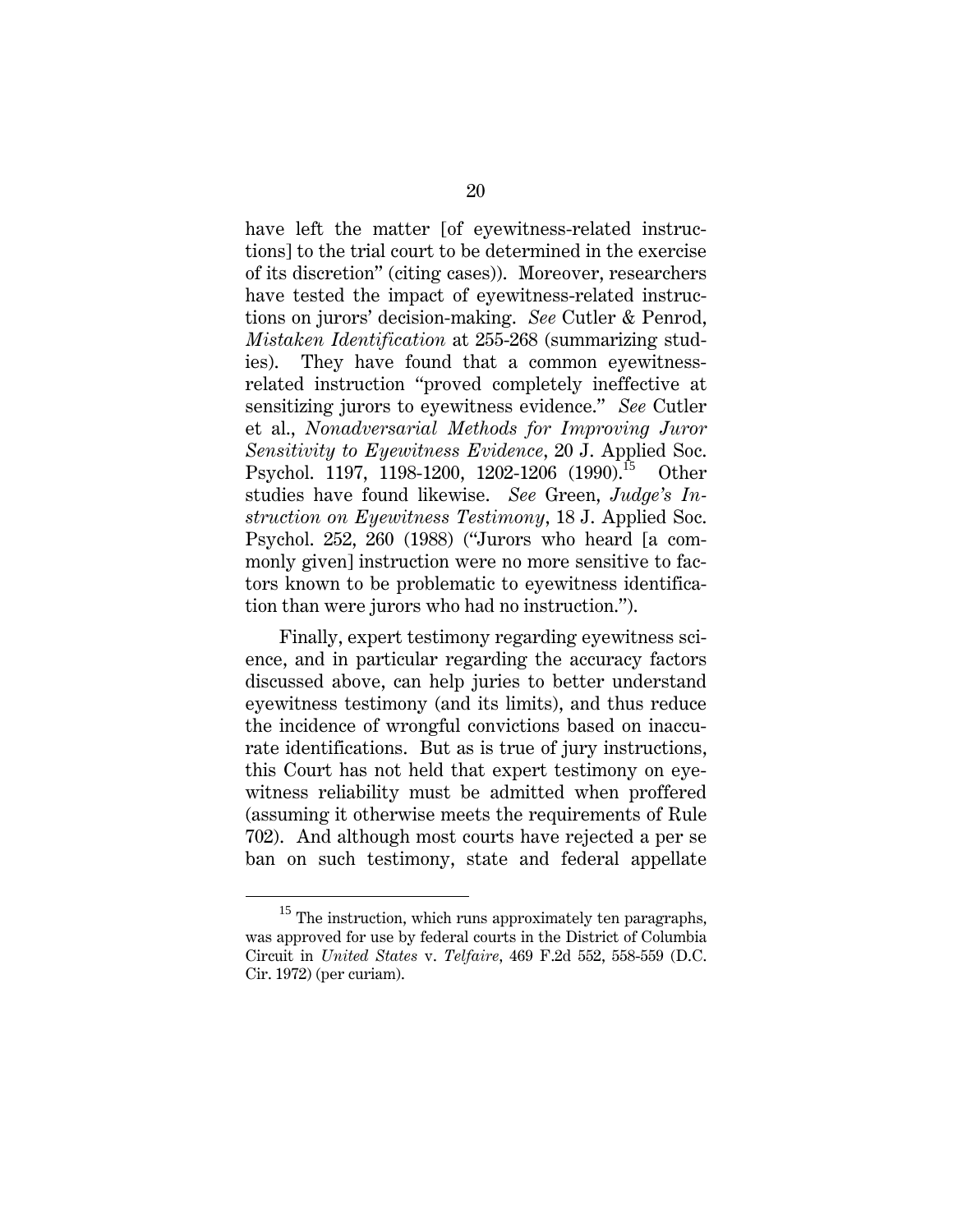courts frequently sustain a trial judge's exclusion of it, employing deferential review. *See, e.g.*, *United States* v. *Curry*, 977 F.2d 1042, 1051-1052 (7th Cir. 1992); *United States* v. *Moore*, 786 F.2d 1308, 1312-1313 (5th Cir. 1986); *State* v. *Rich*, 549 A.2d 742, 743-744 (Me. 1988) ("On two previous occasions, we have found no abuse of discretion in the trial court's determination that the effects of stress on eyewitness reliability were not beyond the common knowledge of the ordinary juror.… [T]he trial justice is vested with broad discretion and the exclusion of Dr. Bishop's testimony in this case was not an abuse of that discretion."). It thus cannot be deemed a sufficient safeguard against the dangers of unreliable identifications.

#### II. THE NEW HAMPSHIRE SUPREME COURT'S RULE INSU-LATES FROM DUE PROCESS SCRUTINY PROCEDURES THAT ARE PARTICULARLY LIKELY TO LEAD TO FALSE IDENTIFICATIONS

Many of the identifications that the rule adopted by the New Hampshire Supreme Court insulates from due process scrutiny are particularly likely to be inaccurate.

A. The identifications that the judgment below insulates will typically result from circumstances in which the witness had the opportunity to view only one person, and to say whether or not that person was the culprit. (These are referred to hereafter as one-on-one identifications.) That is because identification procedures in which more than one individual is viewed such as line-ups and photo arrays—by their nature almost invariably require significant police involvement. One-on-one identifications, in contrast, may occur spontaneously, as this case illustrates. But as explained below, such identifications pose risks of inaccuracy as sig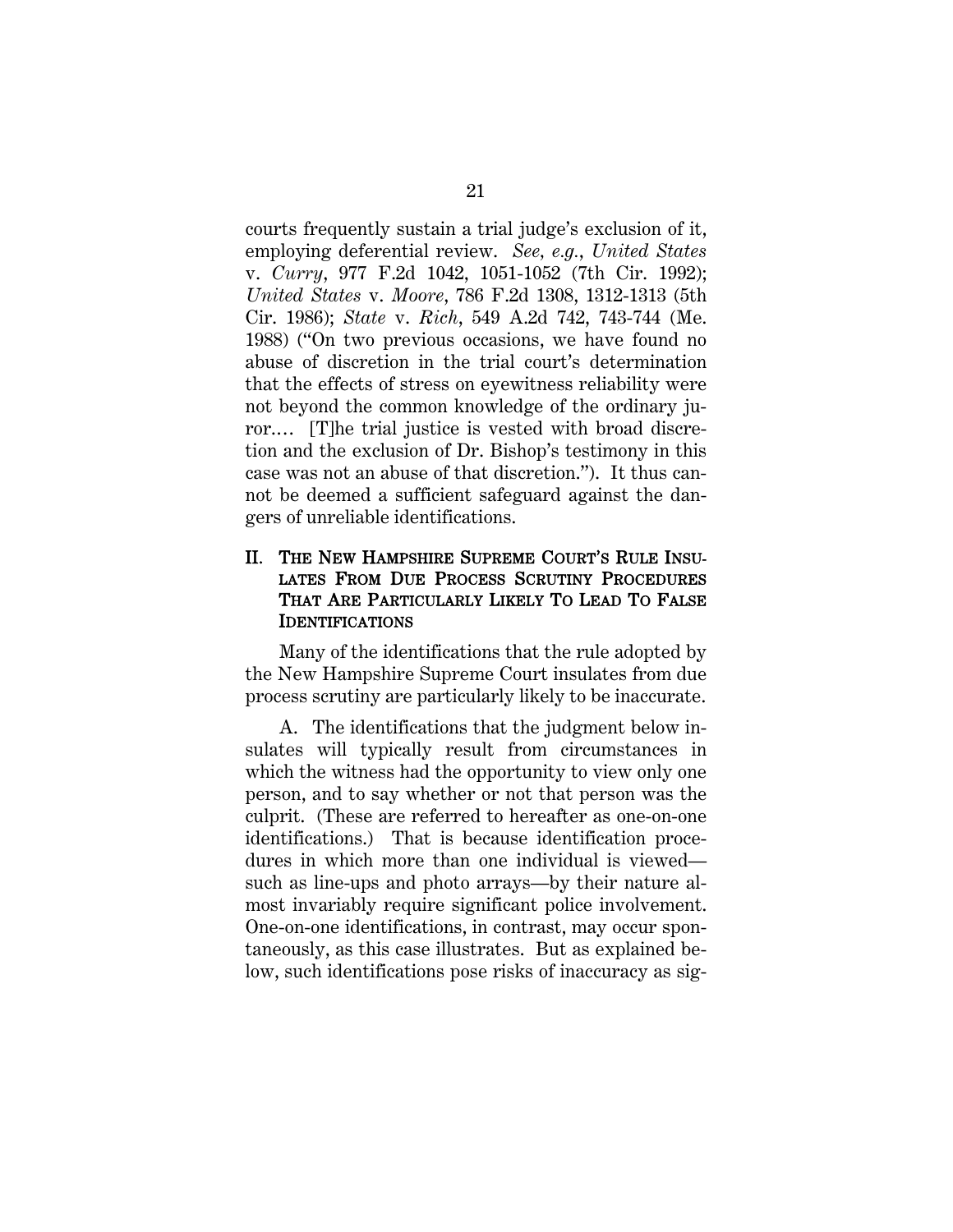nificant as those made as a result of suggestive police procedures.

No identification procedure has been more roundly condemned for being inherently suggestive—and hence leading to inaccurate identifications—than "show-ups," a type of one-on-one identification in which police affirmatively present a suspect to a witness and ask for an identification. This Court itself observed decades ago that "[t]he practice of showing suspects singly to persons for the purpose of identification, and not as part of a line-up, has been widely condemned." *Stovall*, 388 U.S. at 302. Indeed, the Court observed in another case that same day, "[i]t is hard to imagine a situation more clearly conveying the suggestion to the witness that the one presented is believed guilty by the police." *Wade*, 388 U.S. at 234 (citing Frankfurter, *The Case of Sacco and Vanzetti* 31-32 (1927)); *accord, e.g.*, *State*  v. *Dubose*, 699 N.W.2d 582, 593-594 (Wis. 2005) ("[E]vidence obtained from an out-of-court showup is inherently suggestive.").

Psychological research confirms these observations, demonstrating that show-ups are more likely than other procedures to produce an erroneous identification. In one meta-analysis of studies comparing lineups and show-ups (involving over 3,000 total witnesses), researchers found that show-ups produce twice as many false identifications as fair line-ups. *See* Steblay et al., *Eyewitness Accuracy Rates in Police Showup and Lineup Presentations: A Meta-Analytic Comparison*, 27 Law & Hum. Behav. 523, 532 (2003); *accord* Dysart & Lindsay, *Show-up Identifications: Suggestive Technique or Reliable Method?*, in Lindsay et al., 2 *The Handbook of Eyewitness Psychology* 137,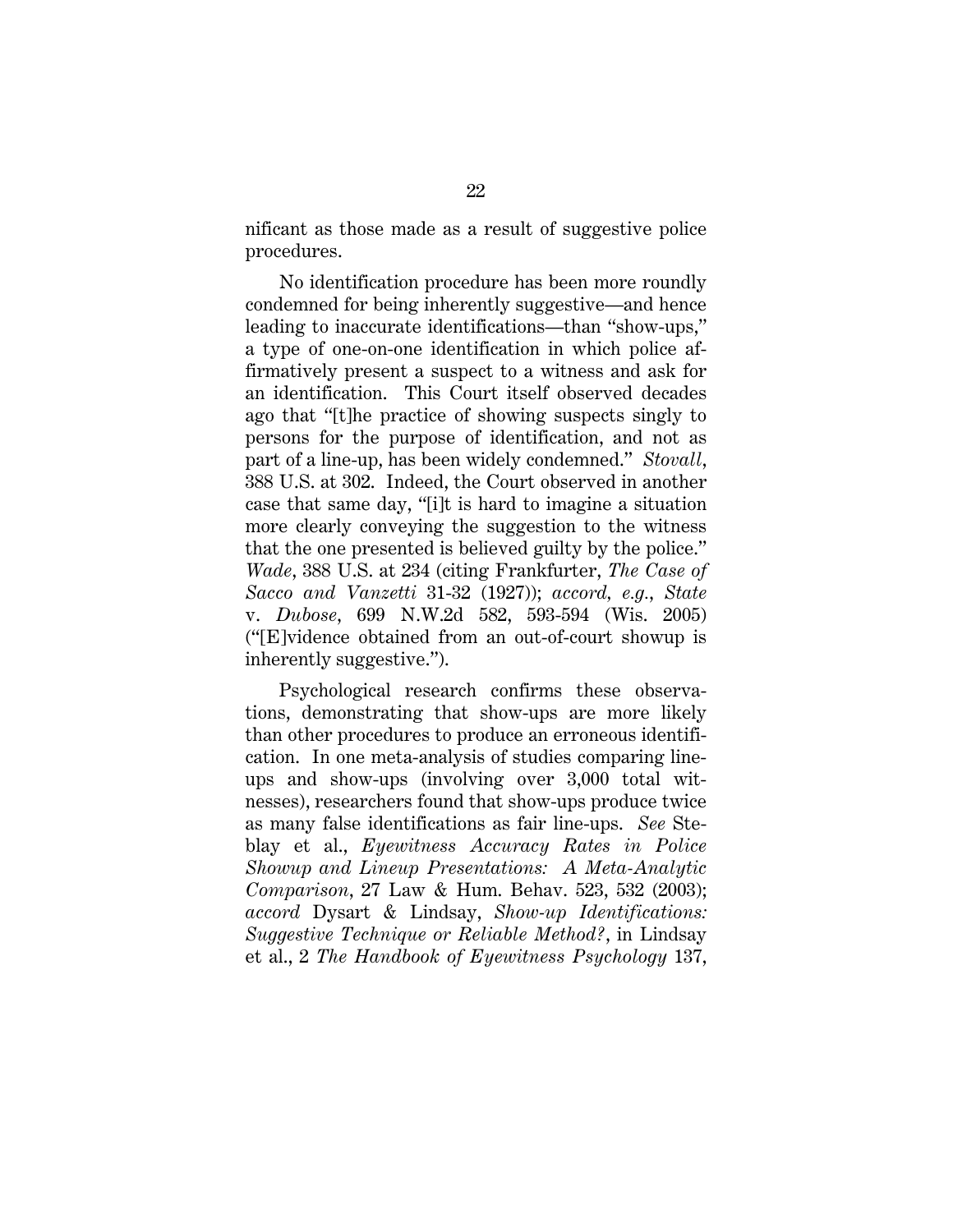141 (Lindsay et al. eds.,  $2007$ ).<sup>16</sup> Survey research reinforces these experimental results: Experts in eyewitness psychology generally agree that "[t]he use of a one-person showup instead of a full lineup increases the risk of misidentification." Kassin et al., *On the "General Acceptance" of Eyewitness Testimony Research: A New Survey of the Experts*, 56 Am. Psychologist 405, 408 tbl. 1, 411-412 tbls. 3-4 (2001); *see also* Kassin et al., *The "General Acceptance" of Psychological Research on Eyewitness Testimony*, 44 Am. Psychologist 1089, 1093 tbl. 3  $(1989).$ <sup>17</sup>

B. The identification at issue in this case did not involve a traditional show-up, *i.e.*, an affirmative presentation of a suspect to a witness by police. Instead, the one-on-one identification occurred by happenstance. But the two principal reasons that show-ups more frequently produce inaccurate identifications extend to

<sup>16</sup> The time gap between the witnessed event and the attempted identification significantly affects this disparity. When the gap is less than two hours, the disparity is essentially nonexistent, whereas with a twenty-four-hour gap, show-ups are almost four times as likely to produce a misidentification. *See* Yarmey et al., *Accuracy of Eyewitness Identifications in Showups and Lineups*, 20 Law & Hum. Behav. 459, 465 (1996).

 $17$  The point here is not that show-ups have no proper place in law enforcement. To the contrary, they can be a valuable factfinding procedure if proper precautions are taken to minimize their suggestiveness and due account is given to the potential unreliability of the witnessing conditions. For example, when properly employed show-ups can lead to the prompt release of innocent suspects. But when they are instead carried out under suggestive circumstances and based on unreliable eyewitness observations, they create a substantial risk of a false identification. They are thus a procedure for which due process scrutiny is particularly important.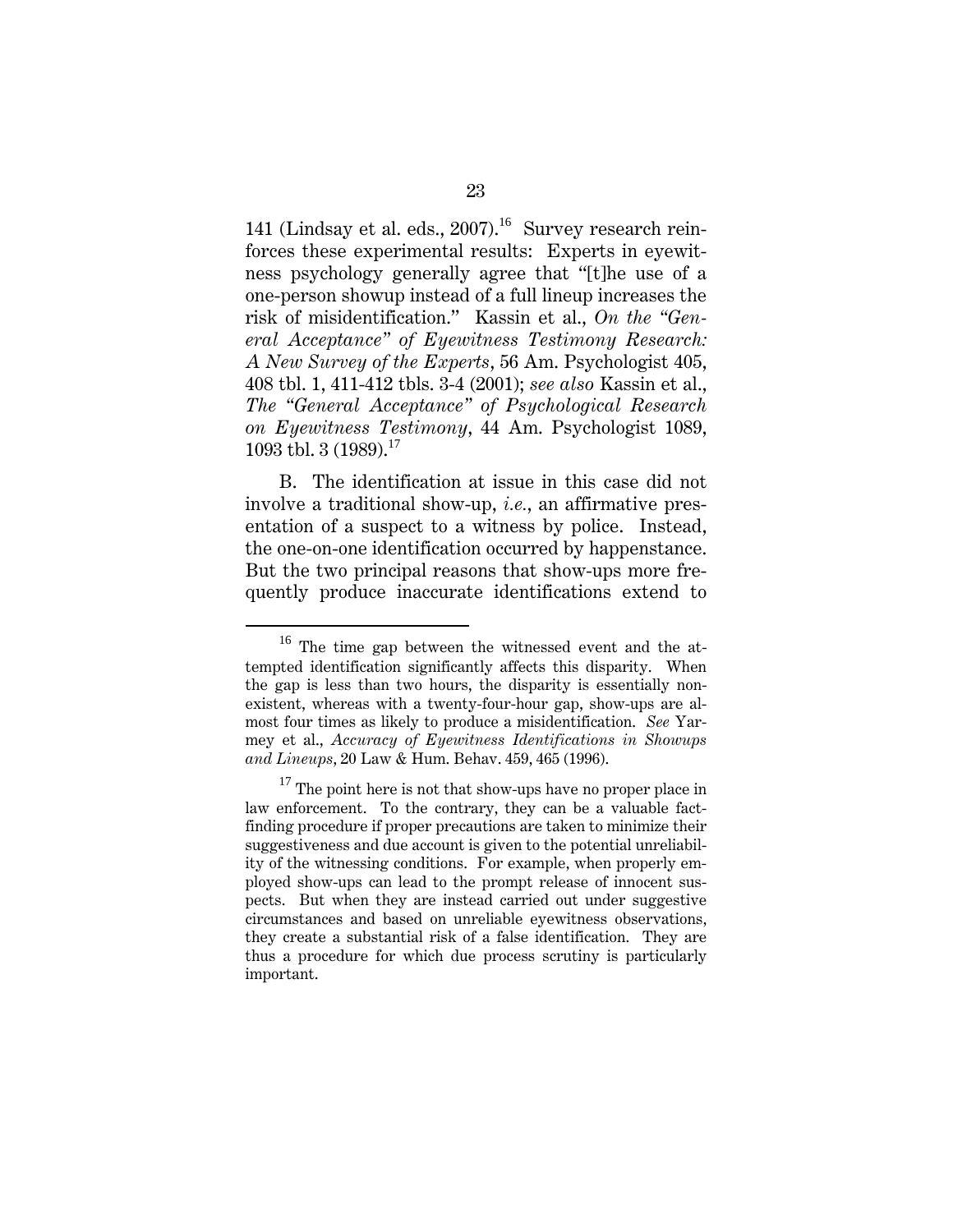other forms of one-on-one identifications, such as the one here. Such identifications should thus not be allowed to escape due process scrutiny when they are made under suggestive circumstances.

First, unlike with line-ups and photo arrays, in show-ups, "the identity of the police suspect is [inherently] obvious." Loftus et al., *Eyewitness Testimony* § 4-7, at 91. Cognitively, then, the witness's task is not to select the culprit from a pool of candidates, but rather to confirm the police's determination that the suspect might be the culprit. *See id.*<sup>18</sup> And this inherent suggestiveness of show-ups exists with other oneon-one identifications, *i.e.*, even when the police do not arrange the witness-suspect confrontation. That is because what renders show-ups suggestive is simply the appearance that the police have identified the suspect as the culprit. And officers need not affirmatively present a suspect to a witness in order to create that appearance. To the contrary, almost any apparent connection between the police and a suspect may suffice. This case demonstrates as much: The police never presented petitioner to the witness, yet when she identified him he was standing with an officer who had arrived in response to her husband's call about the breakin. *See* Pet. 3, 5. Even when police do not deliberately

 $^{18}$  By comparison, "when the identity of a suspect is obvious in a line-up, the line-up is considered unfair." Loftus et al., *Eyewitness Testimony* § 4-7, at 92. That is so both as a matter of law, *see Foster* v. *California*, 394 U.S. 440, 442-443 (1969), and as a matter of science, *see, e.g.*, Lindsay & Wells, *What Price Justice? Exploring the Relationship of Lineup Fairness to Identification Accuracy*, 4 Law & Hum. Behav. 303, 313 (1980); Phillips et al., *Double-Blind Photoarray Administration as a Safeguard Against Investigator Bias*, 84 J. Applied Psychol. 940, 941 (1999).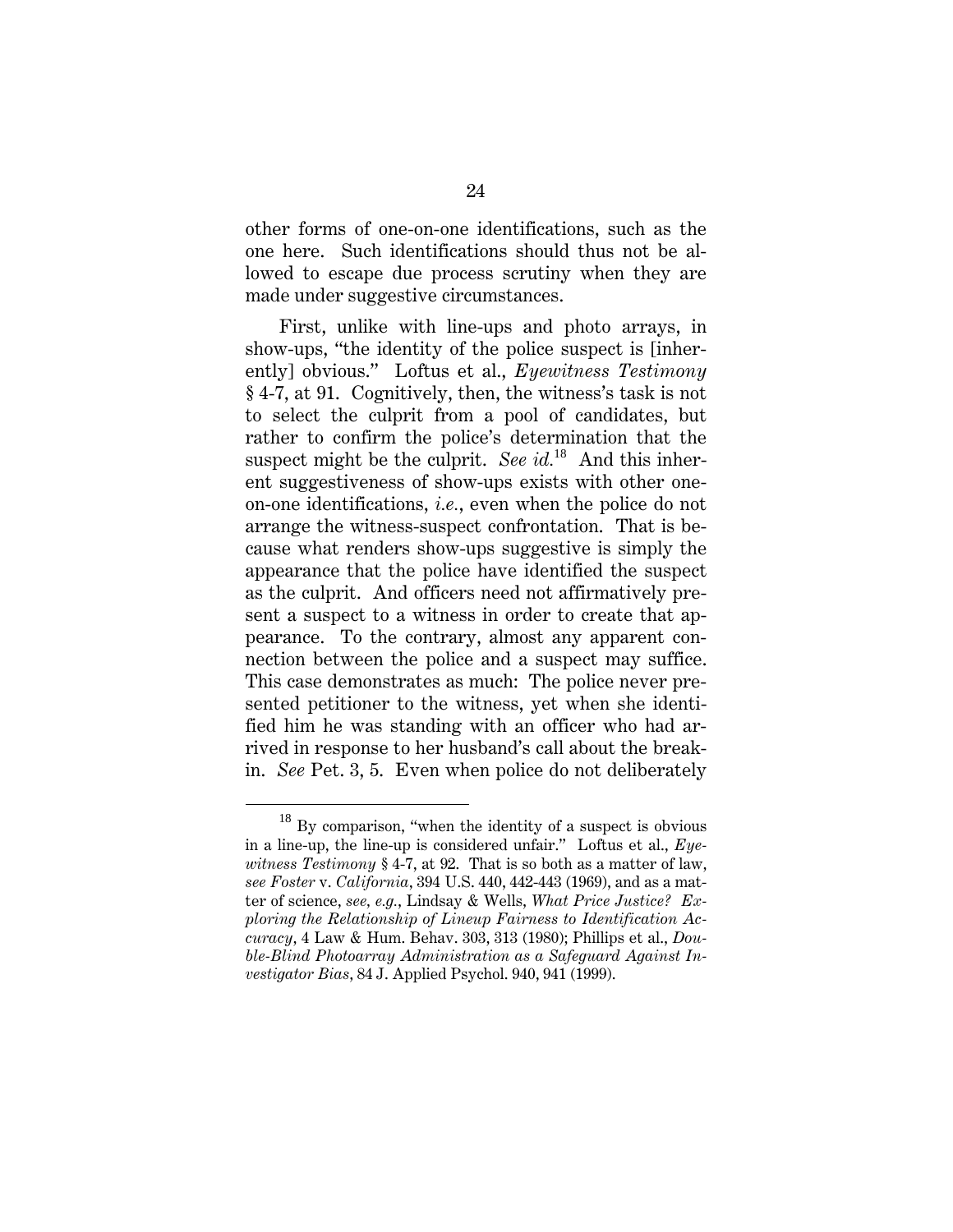arrange a one-on-one identification, then, it may well be a suggestive procedure.

The second reason that show-ups yield more false identifications is that some witnesses opt to make a positive identification even if they are uncertain perhaps out of a desire to assist law enforcement or because they take comfort in the belief that the perpetrator of a crime is in fact off the streets. With line-ups and photo arrays, these "guess" identifications will frequently result, as a matter of simple probabilities, in the selection of a person whom the police do not suspect (one of the "fillers" in a line-up, for example). *See* Loftus et al., *Eyewitness Testimony* § 4-7, at 92. But this safety valve is absent where a witness is given only one option: Even if the police have not identified the right person, that is the only person for the witness to identify. *See id.* In other words, a one-on-one identification, unlike a line-up or photo array, is not truly a test of a witness's memory, because it is impossible for the witness to "fail" the test by picking someone known not to be the perpetrator. And there is no reason to believe that the tendency of some witnesses to make an identification even if uncertain changes when a one-on-one identification is not a traditional show-up, *i.e.*, is not arranged by the police. Such identifications should not be categorically excluded from due process scrutiny.

#### **CONCLUSION**

The judgment of the New Hampshire Supreme Court should be reversed.